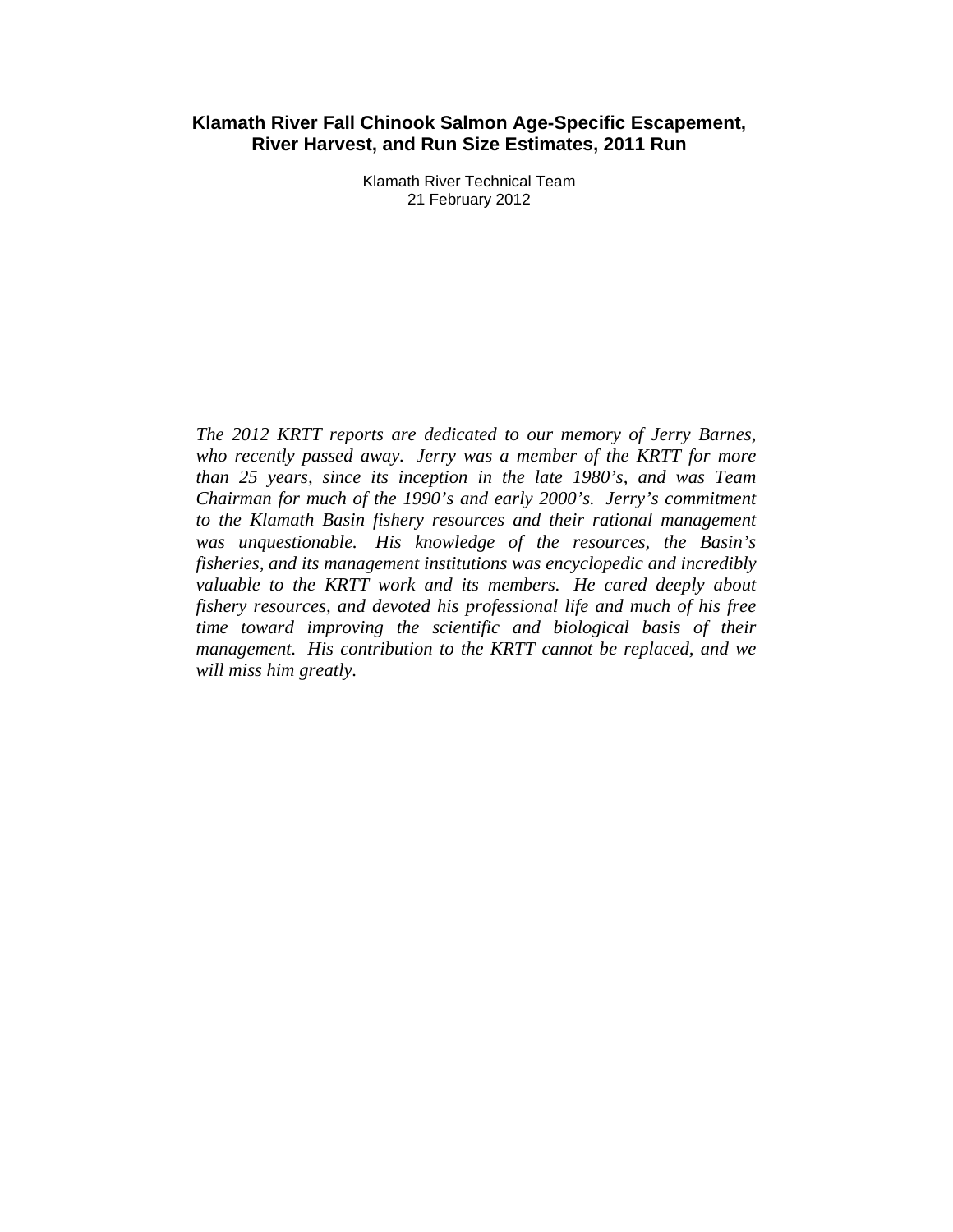#### **Summary**

The number of Klamath River fall Chinook salmon returning to the Klamath River Basin (Basin) in 2011 was estimated to be:

|               | Run Size |            |  |  |  |
|---------------|----------|------------|--|--|--|
| Age           | Number   | Proportion |  |  |  |
| $\mathcal{P}$ | 85,860   | 0.45       |  |  |  |
| 3             | 59,713   | 0.32       |  |  |  |
| 4             | 41,286   | 0.22       |  |  |  |
| 5             | 1,986    | 0.01       |  |  |  |
| Total         | 188,845  | 1.00       |  |  |  |

Preseason forecasts of the number of fall Chinook salmon adults returning to the Basin and the corresponding post-season estimates are:

|                              | Adults                |                        |            |  |  |  |
|------------------------------|-----------------------|------------------------|------------|--|--|--|
| Sector                       | Preseason<br>Forecast | Postseason<br>Estimate | Pre / Post |  |  |  |
| Run Size                     | 101,500               | 103,000                | 0.99       |  |  |  |
| <b>Fishery Mortality</b>     |                       |                        |            |  |  |  |
| <b>Tribal Harvest</b>        | 34,800                | 26,400                 | 1.32       |  |  |  |
| <b>Recreational Harvest</b>  | 7,900                 | 4,200                  | 1.88       |  |  |  |
| Drop-off Mortality           | 3,200                 | 2,400                  | 1.33       |  |  |  |
|                              | 45,900                | 33,000                 | 1.39       |  |  |  |
| Escapement                   |                       |                        |            |  |  |  |
| <b>Hatchery Spawners</b>     | 20,600                | 22,300                 | 0.92       |  |  |  |
| <b>Natural Area Spawners</b> | 35,000                | 47,800                 | 0.73       |  |  |  |
|                              | 55,600                | 70,100                 | 0.79       |  |  |  |

#### **Introduction**

This report describes the data and methods used by the Klamath River Technical Team (KRTT) to estimate age-specific numbers of fall Chinook salmon returning to the Basin in 2011. The estimates provided in this report are consistent with the Klamath Basin Megatable (CDFG 2012) and with the 2012 forecast of ocean stock abundance (KRTT 2012).

Age-specific escapement estimates for 2011 and previous years, coupled with the coded-wire tag (CWT) recovery data from Basin hatchery stocks, allow for a cohort reconstruction of the hatchery and natural components of Klamath River fall Chinook salmon (Goldwasser et al. 2001, Mohr 2006a, KRTT 2012). Cohort reconstruction results enable forecasts to be developed for the current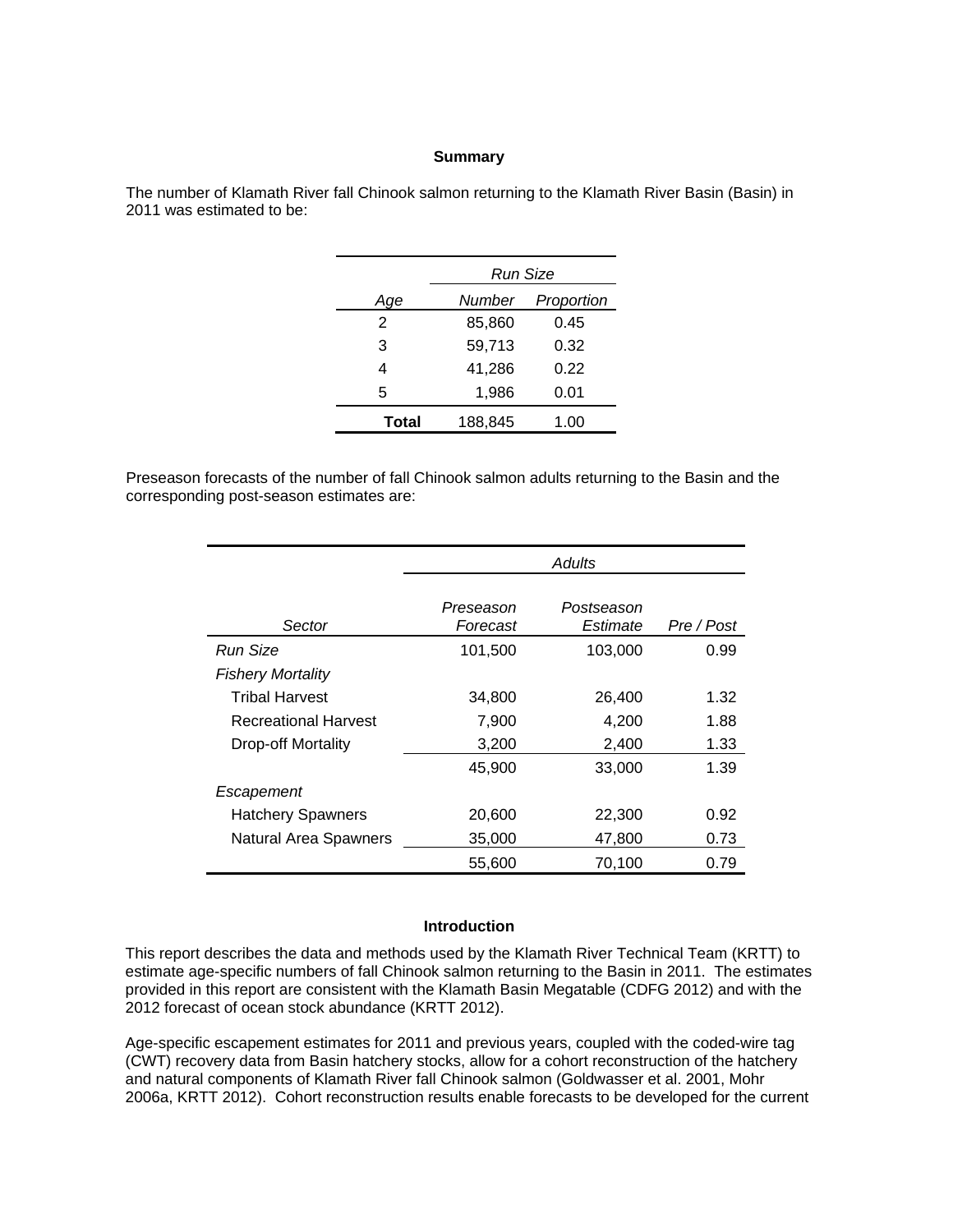year's ocean stock abundance, ocean fishery contact rates, and percent of spawners expected in natural areas (KRTT 2012). These forecasts are necessary inputs to the Klamath Ocean Harvest Model (Mohr 2006b); the model used by the Pacific Fishery Management Council to forecast the effect of fisheries on Klamath River fall Chinook salmon.

#### **Methods**

The KRTT obtained estimates of abundance and age composition separately for each sector of harvest and escapement. Random and nonrandom sampling methods of various types were used throughout the Basin (Table 1) to obtain the data from which the Klamath Basin Megatable totals and estimates of age composition were derived. The KRTT relied on surrogate data where the sample of scales was insufficient for estimation of age composition, or was altogether lacking, within a particular sector.

Estimates of age composition were based on random samples of scales (Table 2) whenever possible. Generally, each scale was aged independently by two trained readers. In cases of disagreement, a third read was used to arbitrate. Statistical methods (Cook and Lord 1978, Cook 1983, Kimura and Chikuni 1987) were used to correct the reader-assigned age composition estimates for potential bias based on the known-age vs. read-age validation matrices. The method used to combine the random sample's known ages (CWT fish) and unknown read ages for estimation of the escapement or harvest age-composition is described in Appendix A.

In cases where scales were believed to be non-representative of the age-two component, the KRTT relied on analysis of length-frequency histograms. In these cases, all fish less than or equal to a given fork-length "cutoff" were assumed to be age-two, and all fish greater than the cutoff length were assumed to be adults. The cutoff value varied by sector, and was based on location of the length-frequency nadir and, if appropriate, known-age (CWT) length-frequencies. As before, scales were used to estimate the age composition of adults (Appendix A).

An indirect method was used to estimate age composition for natural spawners in the Trinity River above the Willow Creek Weir (WCW). Age-specific numbers of fall Chinook salmon that immigrated above WCW were estimated by applying the age composition from scales collected at the weir to the estimate of total abundance above the weir. Next, the age composition of returns to Trinity River Hatchery and the harvest above WCW were estimated. The age composition of natural spawners above the weir was then estimated as the age-specific abundances above the WCW, minus the age-specific hatchery and harvest totals.

The specific protocols used to develop estimates of age composition for each sector are provided in Table 3. A summary of the KRTT minutes specific to each sector is given in Appendix D for the Klamath River and Appendix E for the Trinity River.

#### **Results**

A total of 17,667 scales from 17 different sectors were aged for this analysis (Table 2). Of these, 2,448 were from known-age (CWT) fish. Known-age scales provide a direct check, or "validation," of accuracy of the scale-based age estimates (Tables 4a and 4b, Appendices F and G). Overall, the scale-based ages were generally accurate. Accuracy within the Trinity Basin was 99% for age-2 fish, 99% for age-3 fish, 92% for age-4 fish, and 71% for age-5 fish. Accuracy within the Klamath River Basin was 98% for age-2 fish, 97% for age-3 fish, 84% age-4 fish, and 75% for age-5 fish. The statistical bias-adjustment methods employed are intended to correct for scale-reading bias, but the methods assume that the known-age versus read-age validation matrices are themselves well estimated (Kimura and Chikuni 1987).

Table 5 presents estimates of age-specific returns to Basin hatcheries and spawning grounds, as well as Basin harvest by Tribal and recreational fisheries and the drop-off mortality associated with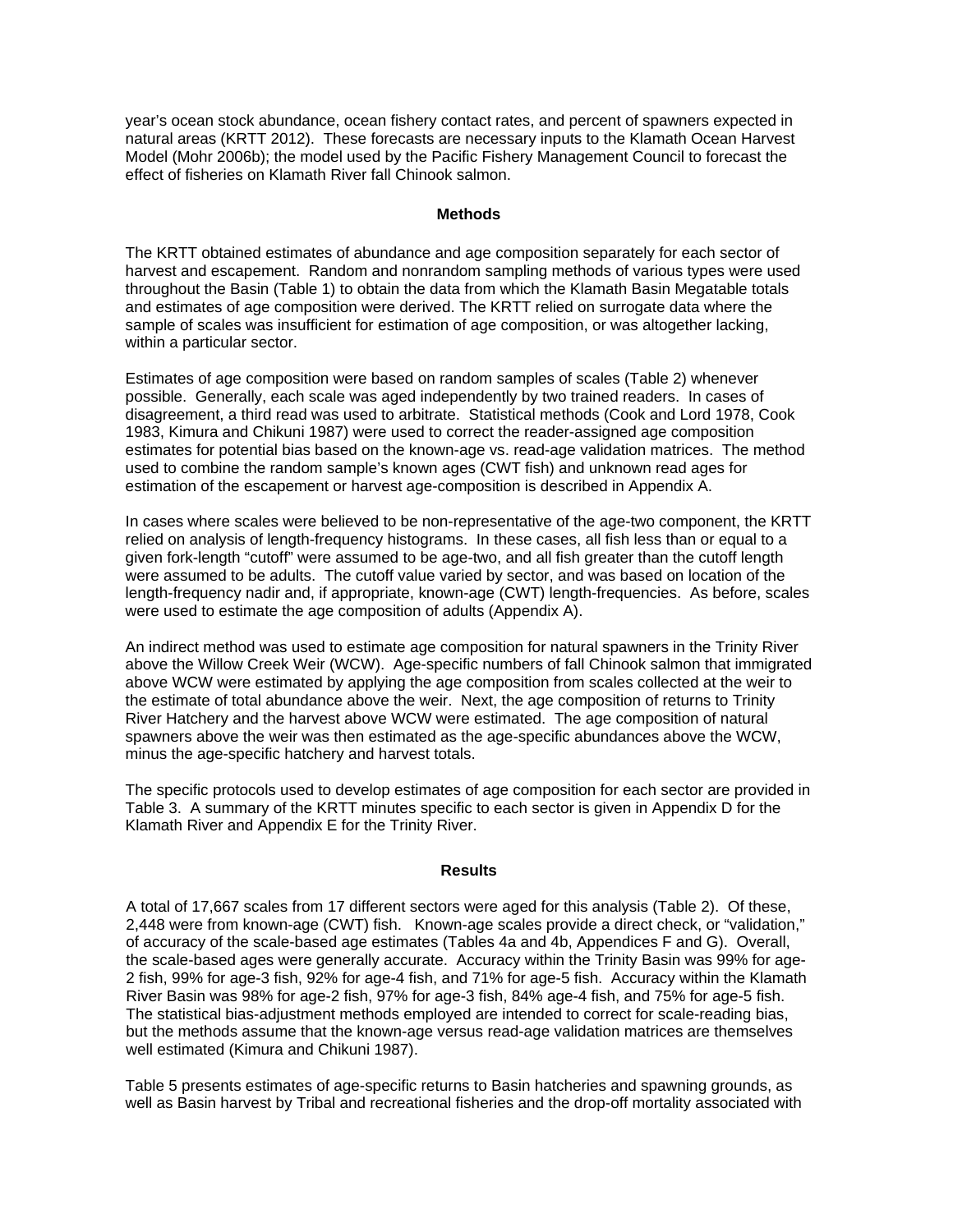those fisheries. Table 6 displays the Table 5 estimates as proportions. Calculations underlying the results summarized in Table 5 are presented in Appendix F.

The final estimates of the 2010 Klamath Basin age composition were slightly modified from the preliminary age composition. Final estimates are presented in Appendix G.

#### **List of Acronyms and Abbreviations**

| ad-clipped   | adipose fin removed                                                             |
|--------------|---------------------------------------------------------------------------------|
| <b>CDFG</b>  | California Department of Fish and Game                                          |
| <b>CWT</b>   | coded-wire tag                                                                  |
| <b>EST</b>   | Klamath River estuary                                                           |
| FL.          | fork length                                                                     |
| HVT.         | Hoopa Valley Tribe                                                              |
| IGH.         | Iron Gate Hatchery                                                              |
| KRTAT        | Klamath River Technical Advisory Team                                           |
| <b>KRTT</b>  | Klamath River Technical Team                                                    |
| KT.          | Karuk Tribe                                                                     |
| LRC.         | Lower Klamath River Creel                                                       |
| M&U          | Klamath River below Weitchpec: "middle" section (Hwy 101–Surpur Ck) and "upper" |
|              | section (Surpur Ck-Trinity River)                                               |
| <b>SCS</b>   | <b>Siskiyou County Schools</b>                                                  |
| <b>SRRC</b>  | <b>Salmon River Restoration Council</b>                                         |
| TRH.         | <b>Trinity River Hatchery</b>                                                   |
| UR TRIBS     | <b>Upper Klamath River Tributaries</b>                                          |
| <b>USFS</b>  | U.S. Forest Service                                                             |
| <b>USFWS</b> | U.S. Fish and Wildlife Service                                                  |
| <b>WCW</b>   | <b>Willow Creek Weir</b>                                                        |
| YT           | <b>Yurok Tribe</b>                                                              |
| <b>YTFP</b>  | Yurok Tribal Fisheries Program                                                  |

#### **Literature Cited**

- CDFG (California Department of Fish and Game). 2012. Klamath River basin fall Chinook salmon spawner escapement, in-river harvest and run-size estimates, 1978–2011. Available from W. Sinnen, CDFG, 5341 Ericson Way, Arcata, CA 95521.
- Cook, R.C. and G.E. Lord. 1978. Identification of stocks of Bristol Bay sockeye salmon, *Oncorhynchus nerka*, by evaluating scale patterns with a polynomial discriminant method. Fishery Bulletin 76:415–423.
- Cook, R.C. 1983. Simulation and application of stock composition estimators. Canadian Journal of Fisheries and Aquatic Sciences 40:2113–2118.
- Goldwasser, L., M.S. Mohr, A.M. Grover, and M.L. Palmer-Zwahlen. 2001. The supporting databases and biological analyses for the revision of the Klamath Ocean Harvest Model. Available from M.S. Mohr, National Marine Fisheries Service, 110 Shaffer Road, Santa Cruz, CA 95060.
- Kimura, D.K. and Chikuni, S. 1987. Mixtures of empirical distributions: an iterative application of the age-length key. Biometrics 43:23–35.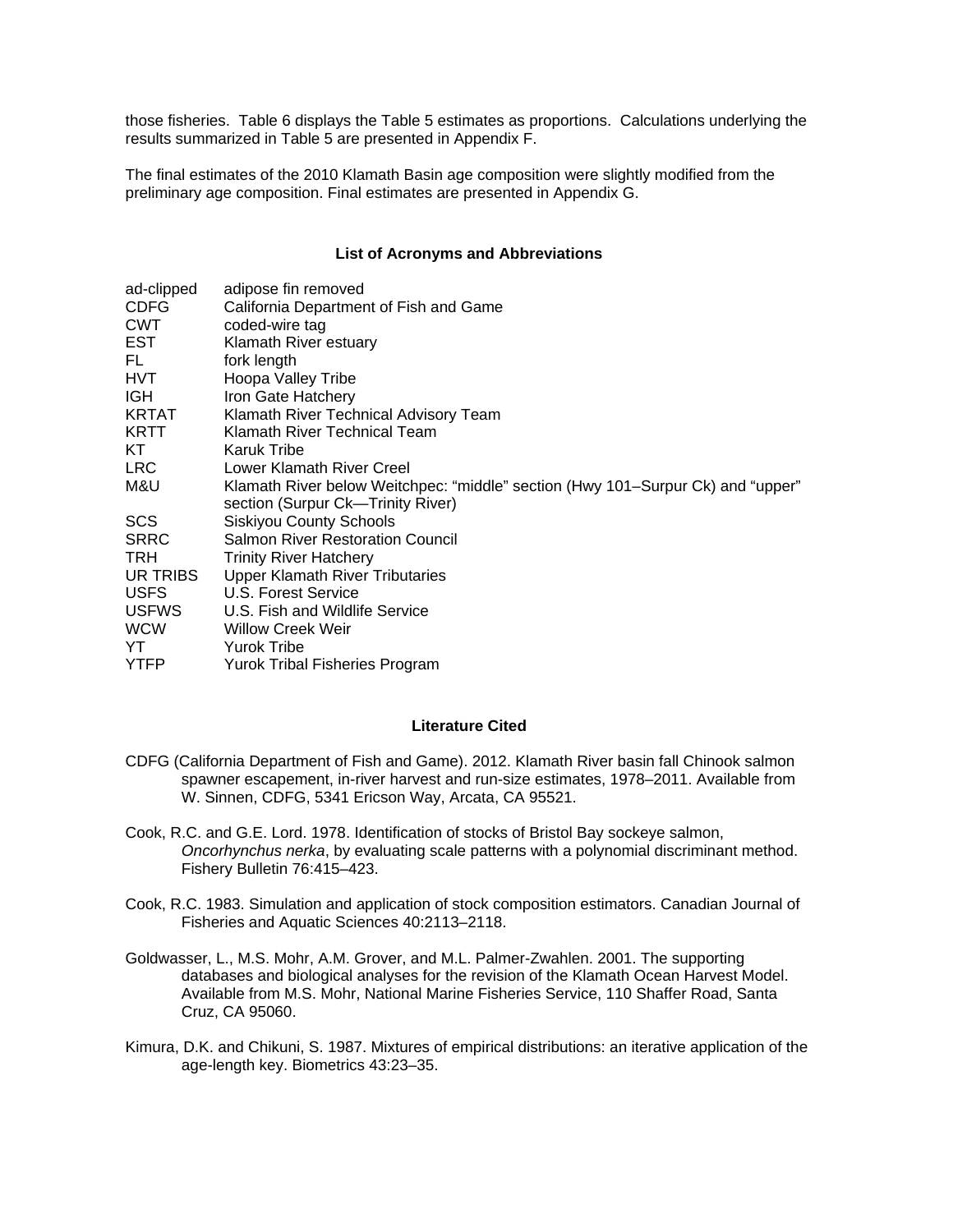- KRTT (Klamath River Technical Team). 2012. Ocean abundance projections and prospective harvest levels for Klamath River fall Chinook, 2011 season. Available from the Pacific Fishery Management Council, 7700 NE Ambassador Place, Suite 101, Portland, OR 97220-1384. <http://www.pcouncil.org/salmon/salother.html>
- Mohr, M.S. 2006a. The cohort reconstruction model for Klamath River fall Chinook salmon. Unpublished report. National Marine Fisheries Service, Santa Cruz, CA.
- Mohr, M.S. 2006b. The Klamath Ocean Harvest Model (KOHM): model specification. Unpublished report. National Marine Fisheries Service, Santa Cruz, CA.

#### **Klamath River Technical Team Participants**

*California Department of Fish and Game*  Jennifer Simon Wade Sinnen

*Hoopa Valley Tribe*  George Kautsky Billy C. Matilton Bob Campbell

*National Marine Fisheries Service*  Michael O'Farrell

U.S. Fish and Wildlife Service Stephen Gough

*Yurok Tribe*  Desma Williams

#### **Acknowledgements**

The Klamath River Technical Team thanks the following individuals for their expert assistance in compiling and reviewing the data for this report: Sara Borok, Mary Claire Kier, Melodie Palmer-Zwahlen, Brett Kormos, Diana Chesney, and Morgan Knechtle of the California Department of Fish and Game; and Joe Polos and Philip Colombano of the U.S. Fish and Wildlife Service. The Yurok Tribe and U.S. Fish and Wildlife Service performed the scale reading analysis for the Klamath River while the Hoopa Valley Tribe performed the scale reading analysis for the Trinity River. The U.S. Fish and Wildlife Service provided scale reading assistance to the Yurok Tribe. Scale collections were provided by the California Department of Fish and Game, Hoopa Valley Tribe, U.S. Fish and Wildlife Service, and Yurok Tribe.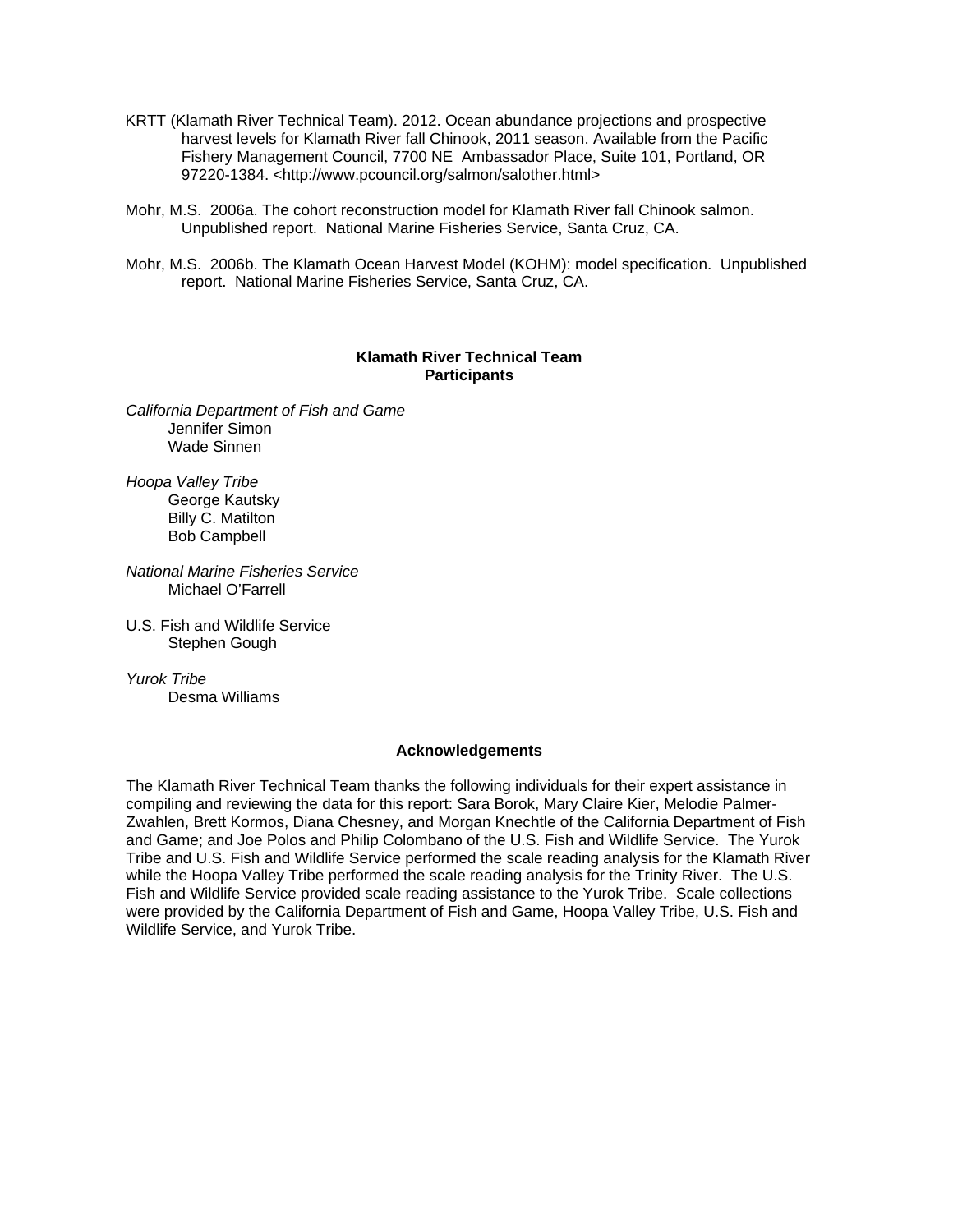#### Table 1. Estimation and sampling methods used for the 2011 Klamath River fall Chinook run assessment.

| <b>Sampling Location</b>                                     | <b>Estimation and Sampling Methods</b>                                                                                                                                                                                                                                                                                                                              | Agency                                    |
|--------------------------------------------------------------|---------------------------------------------------------------------------------------------------------------------------------------------------------------------------------------------------------------------------------------------------------------------------------------------------------------------------------------------------------------------|-------------------------------------------|
| <b>Hatchery Spawners</b>                                     |                                                                                                                                                                                                                                                                                                                                                                     |                                           |
| Iron Gate Hatchery (IGH)                                     | Direct count. All fish examined for fin-clips, tags, and marks. Bio-data collected from a<br>systematic random sample of 10% of the fish. Additionally, all ad-clipped fish were bio-<br>sampled.                                                                                                                                                                   | <b>CDFG</b>                               |
| Trinity River Hatchery (TRH)                                 | Direct count. All fish examined for fin-clips, tags, and marks. Bio-data collected from a<br>systematic random sample of 20% of the fish.                                                                                                                                                                                                                           | CDFG, HVT                                 |
| <b>Natural Spawners</b>                                      |                                                                                                                                                                                                                                                                                                                                                                     |                                           |
| Salmon River Basin                                           | Carcass mark-recapture (Schafer) within the mainstem combined with redd surveys of the<br>tributaries. Total run based on mark-recapture estimate and (2*total redd count)/(1-proportion<br>of jacks estimated for this area). Bio-data collected from all recovered carcasses though scales<br>were obtained only from Path 1 carcasses (both eyes clear).         | CDFG,USFS,YT,<br>KT, SRRC, SCS            |
| <b>Scott River Basin</b>                                     | Video count above weir at river mile 17, and twice weekly redd/carcass survey above and<br>below weir. Total run based on video count through the weir and the carcass survey (Schafer<br>estimator) below the weir. Bio-data collected from all carcasses recovered.                                                                                               | CDFG, SCS,<br>QVIR, USFS, KT,<br>AC, SRCD |
| Shasta River Basin                                           | Video count above weir. Bio-data collected from carcasses upstream of video weir site and<br>mortalities stranded on weir.                                                                                                                                                                                                                                          | CDFG, QVIR                                |
| Bogus Creek Basin                                            | Video count above weir and twice weekly direct carcass count below weir. Bio-data collected<br>from a systematic random sample (1:3) of all carcasses observed during surveys above and<br>below weir. Additionally, all ad-clipped fish were bio-sampled.                                                                                                          | CDFG, SCS                                 |
| Klamath River mainstem (IGH to Shasta R)                     | Carcass mark-recapture (Peterson) estimates for jacks and adults, separately. River sections<br>were surveyed weekly. Bio-data collected from fresh carcasses.                                                                                                                                                                                                      | USFWS. YT                                 |
| Klamath River mainstem (Ash Cr to Indian Cr)                 | Weekly redd survey. Total run = $(2*total redd count)/(1-proportion jacks from the Klamath)$<br>River mainstem area).                                                                                                                                                                                                                                               | USFWS, KT                                 |
| Klamath Tributaries (above Trinity, including<br>Pine Creek) | Periodic redd surveys, the majority of which were performed weekly. Total run $= (2*$ total redd<br>count)/(1-proportion jacks estimated for this area) + live fish observed on last day surveyed. Bio<br>data collected from all carcasses recovered.                                                                                                              | USFS,CDFG, KT,<br>YT, SRRC,<br>MKWC, SCS  |
| <b>Blue Creek</b>                                            | Weekly snorkel surveys. Jacks and adults estimated as the peak count during surveys. Bio-<br>data collected from all fresh carcasses and trapped live fish.                                                                                                                                                                                                         | YT                                        |
| Trinity River (mainstem above WCW)                           | Mark-recapture (Peterson); marks applied at WCW and recovered at TRH. All fish bio-<br>sampled and scales collected in systematic random sample (1:2). Total natural area<br>escapement calculated from WCW run size minus TRH return minus recreational harvest<br>estimate.                                                                                       | CDFG, HVT                                 |
| Trinity River (mainstem below WCW)                           | Bi-weekly redd survey attempted, however flows limited number of surveys to 4 for the season.<br>Total run = $(2*total redd count)/(1-proportion jacks estimated for this area)$ . Bio-samples from<br>all recovered carcasses.                                                                                                                                     | HVT                                       |
|                                                              | Trinity Tributaries (above Reservation; below WCW) Weekly redd survey. Total run = (2*total redd count)/(1-proportion jacks estimated for Trinity<br>tributaries). Bio-data collected from all recovered carcasses.                                                                                                                                                 | <b>CDFG</b>                               |
| <b>Hoopa Reservation Tributaries</b>                         | Periodic redd survey. Total run = $(2*total redd count)/(1-proportion jacks estimator$ estimated for Trinity<br>tributaries). Bio-data collected from all recovered carcasses.                                                                                                                                                                                      | <b>HVT</b>                                |
| <b>Recreational Harvest</b>                                  |                                                                                                                                                                                                                                                                                                                                                                     |                                           |
| Klamath River (below Hwy 101 bridge)                         | Jack and adult estimates based on access point creel survey during three randomly selected<br>days per statistical week. Bio-data collected during angler interviews.                                                                                                                                                                                               | <b>CDFG</b>                               |
| Klamath River (Hwy 101 to Weitchpec)                         | Jack and adult estimates based on access point creel survey during three randomly selected<br>days per statistical week. Bio-data collected during angler interviews.                                                                                                                                                                                               | <b>CDFG</b>                               |
| Klamath River (Weitchpec to IGH)                             | No survey. Upper Klamath adult harvest estimated using the ratio of lower river to total adult<br>river harvest during the years 1999-2002 Upper river adult harvest=total adult harvest minus<br>lower river adult harvest. Total harvest = adults/(1-proportion jacks estimated from the weighted<br>IGH, Klamath mainstem and Bogus Creek age composition data). | <b>CDFG</b>                               |
| Trinity River Basin (above WCW)                              | Jack and adult harvest estimates based on estimated harvest rates from angler return of<br>reward tags (applied at WCW) multiplied by estimates of jack and adult run sizes above WCW.                                                                                                                                                                              | <b>CDFG</b>                               |
| Trinity River Basin (below WCW)                              | Roving access creel survey during three randomly selected days per statistical week stratified<br>by weekdays and weekend days (1 weekday and 2 weekend). Bio-data collected during angler<br>interviews.                                                                                                                                                           | HVT                                       |
| <b>Tribal Harvest</b>                                        |                                                                                                                                                                                                                                                                                                                                                                     |                                           |
| Klamath River (below Hwy 101)                                | Daily harvest estimates based on effort and catch-per-effort surveys. Bio-data collected during<br>net harvest and buying station interviews.                                                                                                                                                                                                                       | YT                                        |
| Klamath River (Hwy 101 to Trinity mouth)                     | Daily harvest estimates based on effort and catch-per-effort surveys. Bio-data collected during<br>net harvest interviews.                                                                                                                                                                                                                                          | YT                                        |
| Trinity River (Hoopa Reservation)                            | Effort and catch-per-effort surveys; four random days per statistical week. Bio-data collected<br>during net harvest interviews.                                                                                                                                                                                                                                    | HVT                                       |
| <b>Fishery Dropoff Mortality</b>                             |                                                                                                                                                                                                                                                                                                                                                                     |                                           |
| Recreational Angling Dropoff Mortality 2.04%                 | Not directly estimated. Assumed rate relative to fishery impacts = .02; relative to fishery<br>harvest = $.02/(1-.02)$ .                                                                                                                                                                                                                                            | <b>KRTAT</b>                              |
| Tribal Net Dropoff Mortality 8.7%                            | Not directly estimated. Assumed rate relative to fishery impacts $= .08$ ; relative to fishery<br>harvest = $.08/(1-.08)$ .                                                                                                                                                                                                                                         | <b>KRTAT</b>                              |

a Biological samples ("bio-samples" or "bio-data") of live fish or carcasses generally include: sex, fork length, scales, tags or marks, and CWT recovery from ad-clipped fish.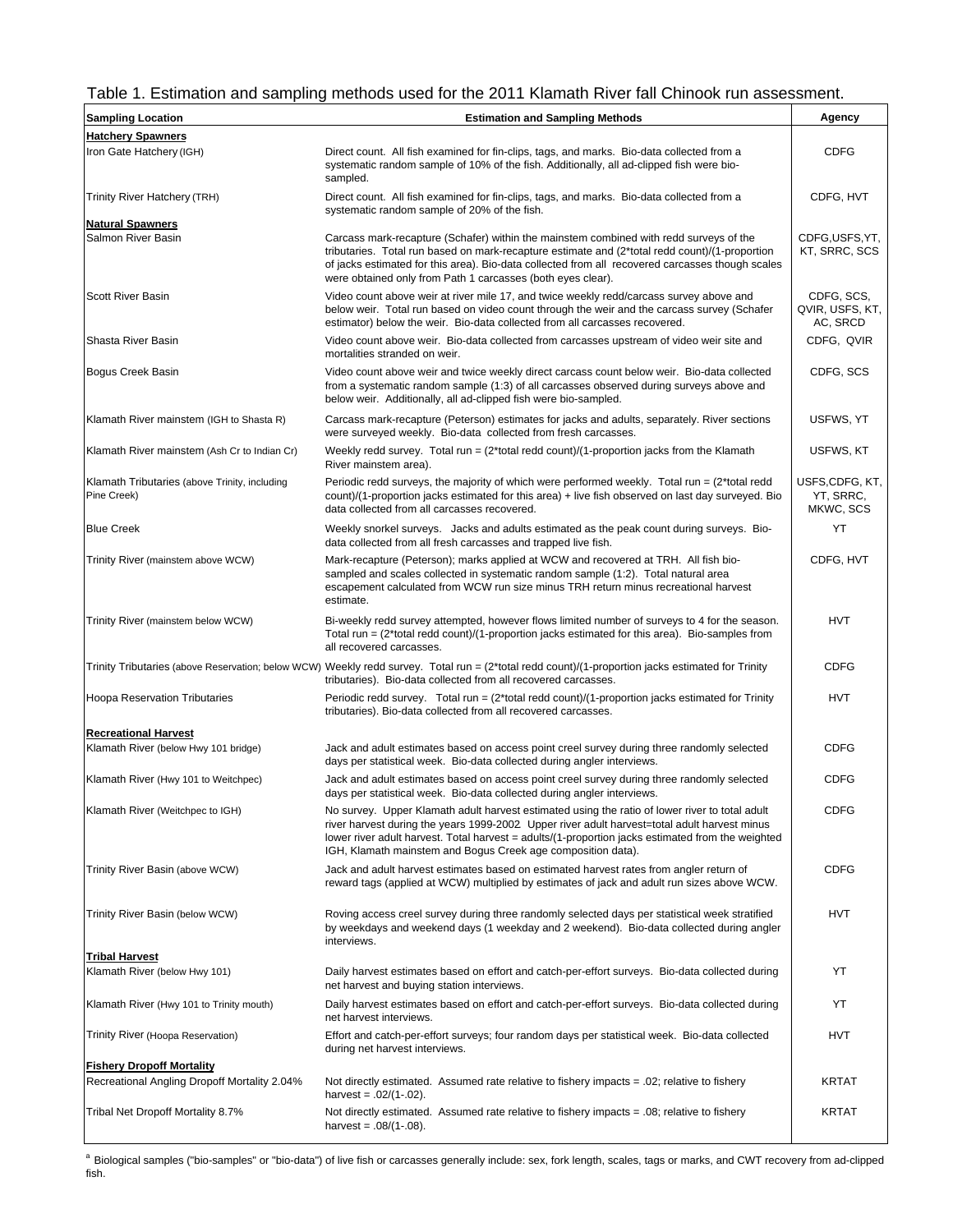|                                        | Read                                                 |                |                        |        |              |
|----------------------------------------|------------------------------------------------------|----------------|------------------------|--------|--------------|
| <b>Sampling Location</b>               | Known-age <sup>b/</sup><br>Unknown-age <sup>a/</sup> |                | Not read <sup>c/</sup> | Total  | Agency       |
| <b>Hatchery Spawners</b>               |                                                      |                |                        |        |              |
| Iron Gate Hatchery (IGH)               | 961                                                  | 767            | 3,064                  | 4,792  | <b>CDFG</b>  |
| Trinity River Hatchery (TRH)           | 2,248                                                | 621            | 53                     | 2,922  | <b>HVT</b>   |
| <b>Natural Spawners</b>                |                                                      |                |                        |        |              |
| Salmon River Carcass Survey            | 423                                                  | 0              | 10                     | 433    | <b>CDFG</b>  |
| <b>Scott River Carcass Survey</b>      | 1,751                                                | 0              | 40                     | 1,791  | <b>CDFG</b>  |
| <b>Shasta River Carcass</b>            | 280                                                  | $\overline{0}$ | 1,458 $d/$             | 1,738  | <b>CDFG</b>  |
| <b>Bogus Creek Weir</b>                | 934                                                  | 165            | 247                    | 1,346  | <b>CDFG</b>  |
| Klamath River mainstem                 | 590                                                  | 0              | 153                    | 743    | <b>USFWS</b> |
| <b>Upper Klamath River tributaries</b> | 144                                                  | 0              | $\overline{2}$         | 146    | <b>USFS</b>  |
| <b>Blue Creek Snorkle</b>              | 134                                                  | $\overline{0}$ | 18                     | 152    | YT           |
| <b>Willow Creek Weir</b>               | 772                                                  | 33             | 5                      | 810    | CDFG, HVT    |
| <b>Lower Trinity River Carcass</b>     | 49                                                   | $\mathbf 0$    | $\overline{2}$         | 51     | <b>HVT</b>   |
| Lower Trinity River tributaries        | 100                                                  | 0              | 5                      | 105    | <b>HVT</b>   |
| <b>Recreational Harvest</b>            |                                                      |                |                        |        |              |
| Lower Klamath River Creel              | 1,742                                                | 96             | 22                     | 1,860  | <b>CDFG</b>  |
| <b>Lower Trinity River Creel</b>       | 131                                                  | 1              | $\mathbf 0$            | 132    | <b>HVT</b>   |
| <b>Tribal Harvest</b>                  |                                                      |                |                        |        |              |
| Klamath River (below Hwy 101)          | 2,047                                                | 488            | 320                    | 2,855  | YT           |
| Klamath River (Hwy 101 to Trinity R)   | 1,249                                                | 54             | 236                    | 1,539  | YT           |
| Trinity River (Hoopa Reservation)      | 1,664                                                | 223            | 35                     | 1,922  | <b>HVT</b>   |
| <b>TOTAL</b>                           | 15,219                                               | 2,448          | 5,670                  | 23,337 |              |

Table 2. Scale sampling locations and numbers of scales collected for the 2011 Klamath Basin fall Chinook age-composition assessment.

a/ Scales from non-ad-clipped fish and ad-clipped fish without CWTs, mounted and read.

b/ Scales from all mounted and read ad-clipped CWT fish; non-random CWT fish used for validation but not age composition.

c/ Scales mounted and not read or scales not mounted.

d/ Includes scales collected from washbacks at Shasta weir that were read (n=122) but not used in scale analysis.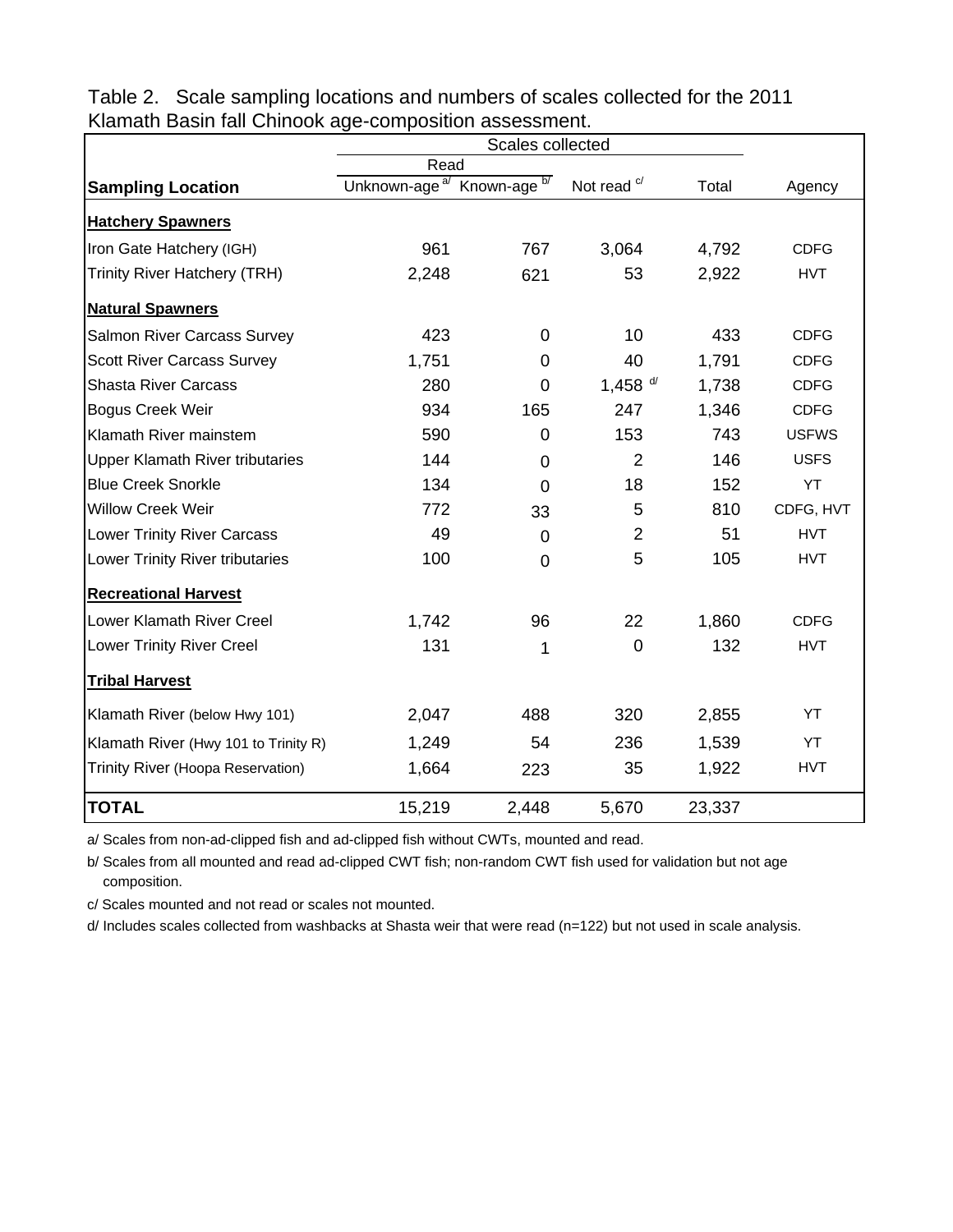# Table 3. Age-composition methods used for the 2011 Klamath Basin fall Chinook run

٦

| <b>Sampling Location</b>                                                                                                                                                                                                                                                                                                                                                                                                                                     | <b>Age Composition Method</b>                                                                                                                                                                                                       |
|--------------------------------------------------------------------------------------------------------------------------------------------------------------------------------------------------------------------------------------------------------------------------------------------------------------------------------------------------------------------------------------------------------------------------------------------------------------|-------------------------------------------------------------------------------------------------------------------------------------------------------------------------------------------------------------------------------------|
| <b>Hatchery Spawners</b>                                                                                                                                                                                                                                                                                                                                                                                                                                     |                                                                                                                                                                                                                                     |
| Iron Gate Hatchery (IGH)                                                                                                                                                                                                                                                                                                                                                                                                                                     | Jack/adult structure from scale-age analysis.                                                                                                                                                                                       |
| <b>Trinity River Hatchery (TRH)</b>                                                                                                                                                                                                                                                                                                                                                                                                                          | Jack/adult structure from scale-age analysis.                                                                                                                                                                                       |
| <b>Natural Spawners</b>                                                                                                                                                                                                                                                                                                                                                                                                                                      |                                                                                                                                                                                                                                     |
| Salmon River Basin                                                                                                                                                                                                                                                                                                                                                                                                                                           | Jack/adult structure from scale-age analysis.                                                                                                                                                                                       |
| <b>Scott River Basin</b>                                                                                                                                                                                                                                                                                                                                                                                                                                     | Jack/adult structure from scale-age analysis.                                                                                                                                                                                       |
| Shasta River Basin                                                                                                                                                                                                                                                                                                                                                                                                                                           | Jack/adult structure from scale-age analysis.                                                                                                                                                                                       |
| Bogus Creek Basin                                                                                                                                                                                                                                                                                                                                                                                                                                            | Jack/adult structure from scale-age analysis.                                                                                                                                                                                       |
| Klamath River mainstem (IGH to Shasta R)                                                                                                                                                                                                                                                                                                                                                                                                                     | Jack/adult structure from scale-age analysis.                                                                                                                                                                                       |
| Klamath River mainstem (Ash Cr to Indian Cr)                                                                                                                                                                                                                                                                                                                                                                                                                 | Surrogate: Klamath mainstem (IGH to Shasta R) age-structure.                                                                                                                                                                        |
| Klamath tributaries (above Trinity River, including Pine Cr)                                                                                                                                                                                                                                                                                                                                                                                                 | Jack/adult structure from scale-age analysis.                                                                                                                                                                                       |
| <b>Blue Creek</b>                                                                                                                                                                                                                                                                                                                                                                                                                                            | Jacks estimated by direct observation. Adult age structure derrived from<br>scale-age analysis.                                                                                                                                     |
| Trinity River (above WCW)                                                                                                                                                                                                                                                                                                                                                                                                                                    | Jack/adult structure derived from subtracting age specific TRH counts and<br>recreational harvest estimate above WCW from the age specific total run<br>estimate above WCW derived from scale-age analysis.                         |
| Trinity River (mainstem below WCW)                                                                                                                                                                                                                                                                                                                                                                                                                           | Jack/adult structure from scale-age analysis.                                                                                                                                                                                       |
| Trinity Tributaries (above Reservation to WCW)                                                                                                                                                                                                                                                                                                                                                                                                               | Jack/adult structure from scale-age analysis (all Trinity tributaries below<br>WCW combined).                                                                                                                                       |
| <b>Hoopa Reservation Tributaries</b>                                                                                                                                                                                                                                                                                                                                                                                                                         | Jack/adult structure from scale-age analysis (all Trinity tributaries below<br>WCW combined).                                                                                                                                       |
| <b>Recreational Harvest</b>                                                                                                                                                                                                                                                                                                                                                                                                                                  |                                                                                                                                                                                                                                     |
| Klamath River (below Hwy 101 bridge)                                                                                                                                                                                                                                                                                                                                                                                                                         | Jack/adult structure from scale-age analysis.                                                                                                                                                                                       |
| Klamath River (Hwy 101 to Weitchpec)                                                                                                                                                                                                                                                                                                                                                                                                                         | Jack/adult structure from scale-age analysis.                                                                                                                                                                                       |
| Klamath River (Weitchpec to IGH)                                                                                                                                                                                                                                                                                                                                                                                                                             | Surrogate: IGH, Bogus Creek and Klamath River mainstem weighted age<br>composition.                                                                                                                                                 |
| Trinity River Basin (above WCW)                                                                                                                                                                                                                                                                                                                                                                                                                              | Jack component based on estimated jack harvest rate and total jack run<br>estimate. Adult Surrogate: adult age composition from Trinity River Basin<br>Recreational Harvest (below WCW).                                            |
| Trinity River Basin (below WCW)                                                                                                                                                                                                                                                                                                                                                                                                                              | Jack/adult structure from scale-age analysis.                                                                                                                                                                                       |
| <b>Tribal Harvest</b>                                                                                                                                                                                                                                                                                                                                                                                                                                        |                                                                                                                                                                                                                                     |
| Klamath River (below Hwy 101)                                                                                                                                                                                                                                                                                                                                                                                                                                | Jack/adult structure from scale-age analysis.                                                                                                                                                                                       |
| Klamath River (Hwy 101 to Trinity mouth)                                                                                                                                                                                                                                                                                                                                                                                                                     | Jack/adult structure from scale-age analysis.                                                                                                                                                                                       |
| $\mathbf{r} \cdot \mathbf{r} = \mathbf{r} \cdot \mathbf{r} + \mathbf{r} \cdot \mathbf{r} + \mathbf{r} \cdot \mathbf{r} + \mathbf{r} \cdot \mathbf{r} + \mathbf{r} \cdot \mathbf{r} + \mathbf{r} \cdot \mathbf{r} + \mathbf{r} \cdot \mathbf{r} + \mathbf{r} \cdot \mathbf{r} + \mathbf{r} \cdot \mathbf{r} + \mathbf{r} \cdot \mathbf{r} + \mathbf{r} \cdot \mathbf{r} + \mathbf{r} \cdot \mathbf{r} + \mathbf{r} \cdot \mathbf{r} + \mathbf{r} \cdot \math$ | <b>The set of all the second contracts of the second second second second second second second second second second second second second second second second second second second second second second second second second se</b> |

Trinity River (Hoopa Reservation) Jack/adult structure from scale-age analysis.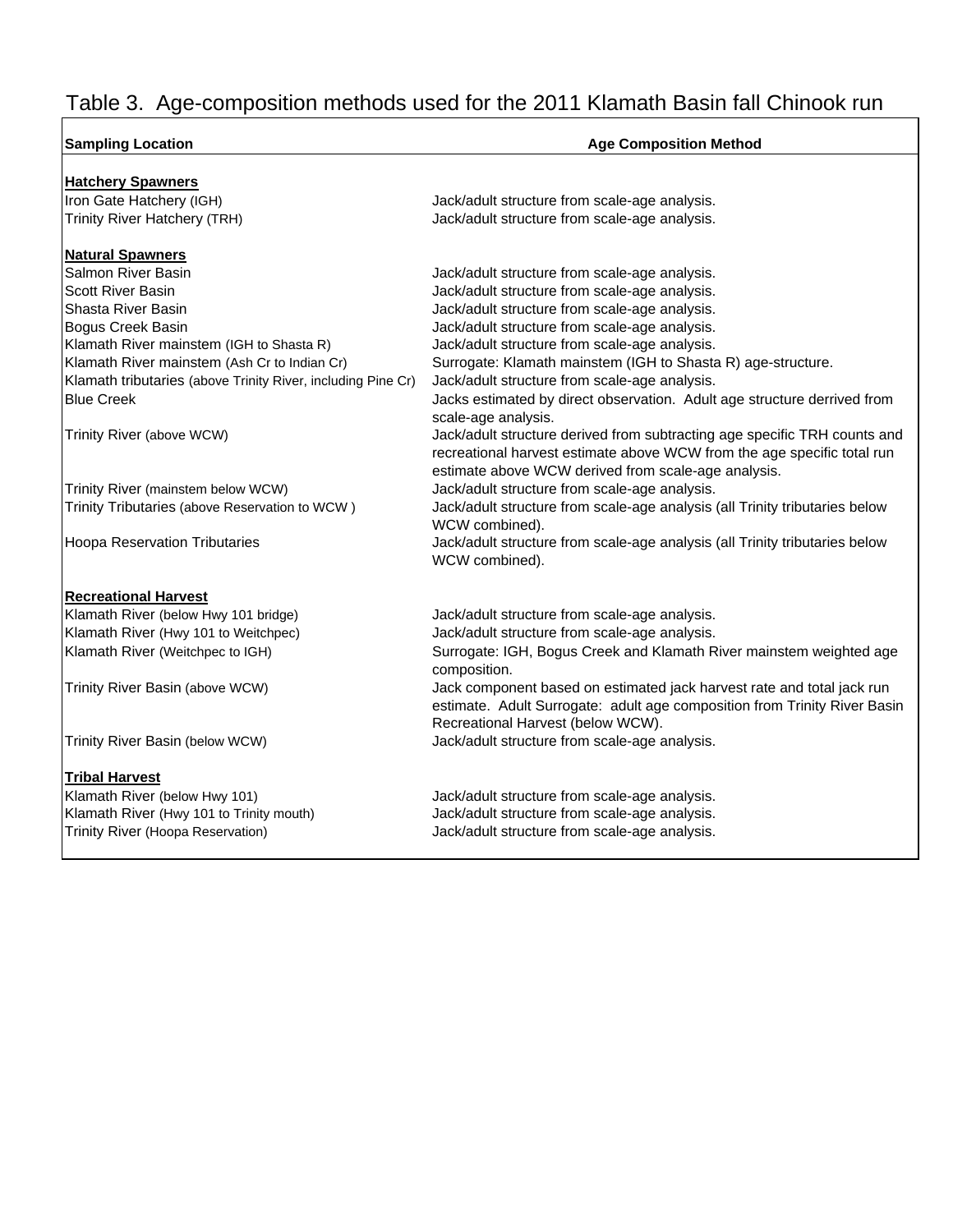| Number     |       |                | Known Age |      |                |       |
|------------|-------|----------------|-----------|------|----------------|-------|
|            |       | $\overline{2}$ | 3         | 4    | 5              |       |
|            | 2     | 507            | 15        | 0    |                |       |
| Read       | 3     | 9              | 886       | 19   |                |       |
| Age        | 4     | O              | 16        | 109  | $\overline{2}$ |       |
|            | 5     | 0              | 0         |      | 6              | Total |
|            | Total | 516            | 917       | 129  | 8              | 1570  |
|            |       |                |           |      |                |       |
| Percentage |       |                | Known Age |      |                |       |
|            |       | 2              | 3         | 4    | 5              |       |
|            |       | 0.98           | 0.02      | 0.00 | 0.00           |       |
| Read       | 3     | 0.02           | 0.97      | 0.15 | 0.00           |       |
| Age        | 4     | 0.00           | 0.02      | 0.84 | 0.25           |       |
|            | 5     | 0.00           | 0.00      | 0.01 | 0.75           |       |
|            | Total | 1.00           | 1.00      | 1.00 | 1.00           |       |
|            |       |                |           |      |                |       |

**Table 4a. 2011 Klamath River Basin scale validation matrices.**

## **Table 4b. 2011 Trinity River Basin scale validation matrices.**

| Number     |       |                | Known Age |      |                |       |
|------------|-------|----------------|-----------|------|----------------|-------|
|            |       | $\overline{2}$ | 3         | 4    | 5              |       |
|            | 2     | 72             | 3         | 0    |                |       |
| Read       | 3     | 1              | 700       | 8    |                |       |
| Age        | 4     | O              | 3         | 88   | $\overline{2}$ |       |
|            | 5     | n              | 0         | 0    | 5              | Total |
|            | Total | 73             | 706       | 96   | 7              | 882   |
| Percentage |       |                | Known Age |      |                |       |
|            |       | $\overline{2}$ | 3         | 4    | 5              |       |
|            | 2     | 0.99           | 0.00      | 0.00 | 0.00           |       |
| Read       | 3     | 0.01           | 0.99      | 0.08 | 0.00           |       |
| Age        | 4     | 0.00           | 0.00      | 0.92 | 0.29           |       |
|            | 5     | 0.00           | 0.00      | 0.00 | 0.71           |       |
|            | Total | 1.00           | 1.00      | 1.00 | 1.00           |       |
|            |       |                |           |      |                |       |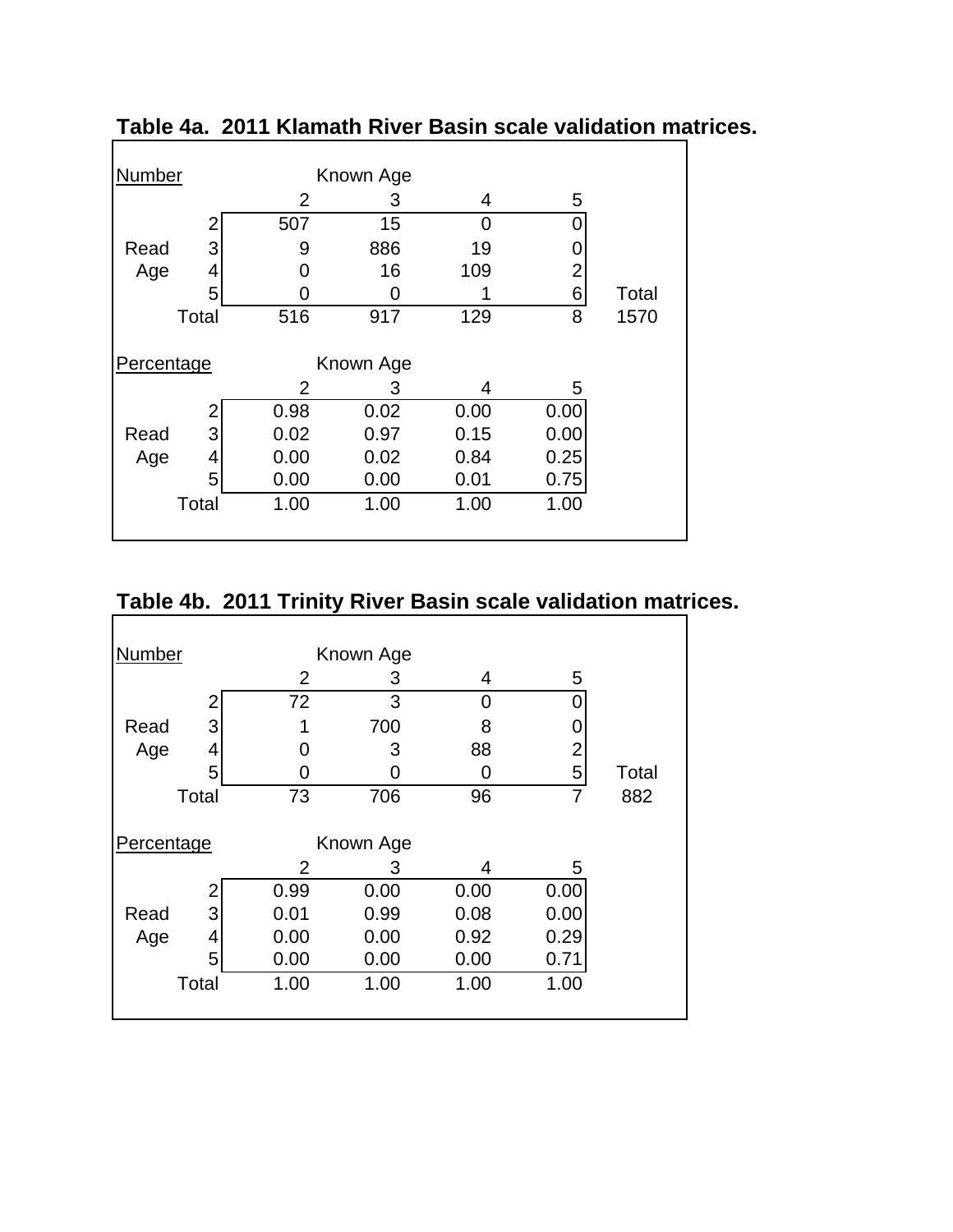|                                                    |            |                | <b>AGE</b> |                      | Total   | Total   |
|----------------------------------------------------|------------|----------------|------------|----------------------|---------|---------|
| <b>Escapement &amp; Harvest</b>                    | 2          | 3              | 4          | 5                    | Adults  | Run     |
|                                                    |            |                |            |                      |         |         |
| <b>Hatchery Spawners</b>                           |            |                |            |                      |         |         |
| Iron Gate Hatchery (IGH)                           | 9.549      | 6,212          | 2,276      | 1                    | 8,490   | 18,039  |
| Trinity River Hatchery (TRH)                       | 1,872      | 12,162         | 1,606      | 80                   | 13,849  | 15,721  |
| <b>Hatchery Spawner subtotal</b>                   | 11,421     | 18,374         | 3,882      | $\overline{81}$      | 22,339  | 33,760  |
| <b>Natural Spawners</b>                            |            |                |            |                      |         |         |
| Salmon River Basin                                 | 1,819      | 1,885          | 1,789      | 0                    | 3,674   | 5,493   |
| <b>Scott River Basin</b>                           | 2,499      | 978            | 2,038      | 0                    | 3,016   | 5,515   |
| Shasta River Basin                                 | 11,187     | 23             | 190        | $\mathbf 0$          | 213     | 11,400  |
| Bogus Creek Basin                                  | 2,303      | 2,046          | 869        | 5                    | 2,919   | 5,222   |
| Klamath River mainstem (IGH to Shasta R)           | 2,247      | 1,224          | 1,486      | 6                    | 2,716   | 4,963   |
| Klamath River mainstem (Shasta R to Indian Cr)     | 1,059      | 539            | 718        | 3                    | 1,260   | 2,319   |
| Klamath Tributaries (above Trinity River)          | 3,259      | 458            | 2,583      | 32                   | 3,072   | 6,331   |
| <b>Blue Creek</b>                                  | <u>418</u> | 11             | 1,067      | 65                   | 1,143   | 1,561   |
| <b>Klamath Basin subtotal</b>                      | 24,791     | 7,164          | 10,740     | 111                  | 18,013  | 42,804  |
| Trinity River (mainstem above WCW)                 | 37,690     | 16,911         | 9,727      | 1,105                | 27,744  | 65,434  |
| Trinity River (mainstem below WCW)                 | 130        | 132            | 732        | 60                   | 924     | 1,054   |
| Trinity Tributaries (above Reservation; below WCW) | 96         | 0              | 515        | 27                   | 542     | 638     |
| <b>Hoopa Reservation tributaries</b>               | 94         | $\overline{0}$ | 503        | 27                   | 530     | 624     |
| <b>Trinity Basin subtotal</b>                      | 38,010     | 17,043         | 11,477     | 1,219                | 29,740  | 67,750  |
| <b>Natural Spawners subtotal</b>                   | 62,801     | 24,207         | 22,217     | 1,330                | 47,753  | 110,554 |
| <b>Total Spawner Escapement</b>                    | 74,222     | 42,581         | 26,099     | 1,411                | 70,092  | 144,314 |
|                                                    |            |                |            |                      |         |         |
|                                                    |            |                |            |                      |         |         |
| <b>Recreational Harvest</b>                        |            |                |            |                      |         |         |
| Klamath River (below Hwy 101 bridge)               | 700        | 477            | 144        | 4                    | 624     | 1,324   |
| Klamath River (Hwy 101 to Weitchpec)               | 6,557      | 556            | 332        | 24                   | 912     | 7,469   |
| Klamath River (Weitchpec to IGH)                   | 1,480      | 996            | 486        | 1                    | 1,483   | 2,963   |
| Trinity River Basin (above WCW)                    | 826        | 401            | 311        | 14                   | 726     | 1,552   |
| Trinity River Basin (below WCW)                    | 434        | 207            | 202        | 9<br>$\overline{52}$ | 418     | 852     |
| <b>Subtotals</b>                                   | 9,997      | 2,637          | 1,475      |                      | 4,163   | 14,160  |
| <b>Tribal Harvest</b>                              |            |                |            |                      |         |         |
| Klamath River (below Hwy 101)                      | 429        | 7,629          | 9,251      | 338                  | 17,218  | 17,647  |
| Klamath River (Hwy 101 to Trinity mouth)           | 467        | 2,376          | 1,841      | 56                   | 4,272   | 4,739   |
| Trinity River (Hoopa Reservation)                  | 426        | 3,281          | 1,495      | 87                   | 4,863   | 5,289   |
| <b>Subtotals</b>                                   | 1,322      | 13,286         | 12,587     | 481                  | 26,353  | 27,675  |
| <b>Total Harvest</b>                               | 11,319     | 15,923         | 14,062     | 533                  | 30,516  | 41,835  |
| <b>Totals</b>                                      |            |                |            |                      |         |         |
| Harvest and Escapement                             | 85,541     | 58,504         | 40,161     | 1,944                | 100,608 | 186,149 |
| Recreational Angling Dropoff Mortality 2.04%       | 204        | 54             | 30         | 1                    | 85      | 289     |
| Tribal Net Dropoff Mortality 8.7%                  | 115        | 1,155          | 1,095      | 42                   | 2,292   | 2,407   |
| <b>Total River Run</b>                             | 85,860     | 59,713         | 41,286     | 1,986                | 102,985 | 188,845 |

## Table 5. Age composition of the 2011 Klamath Basin fall Chinook run.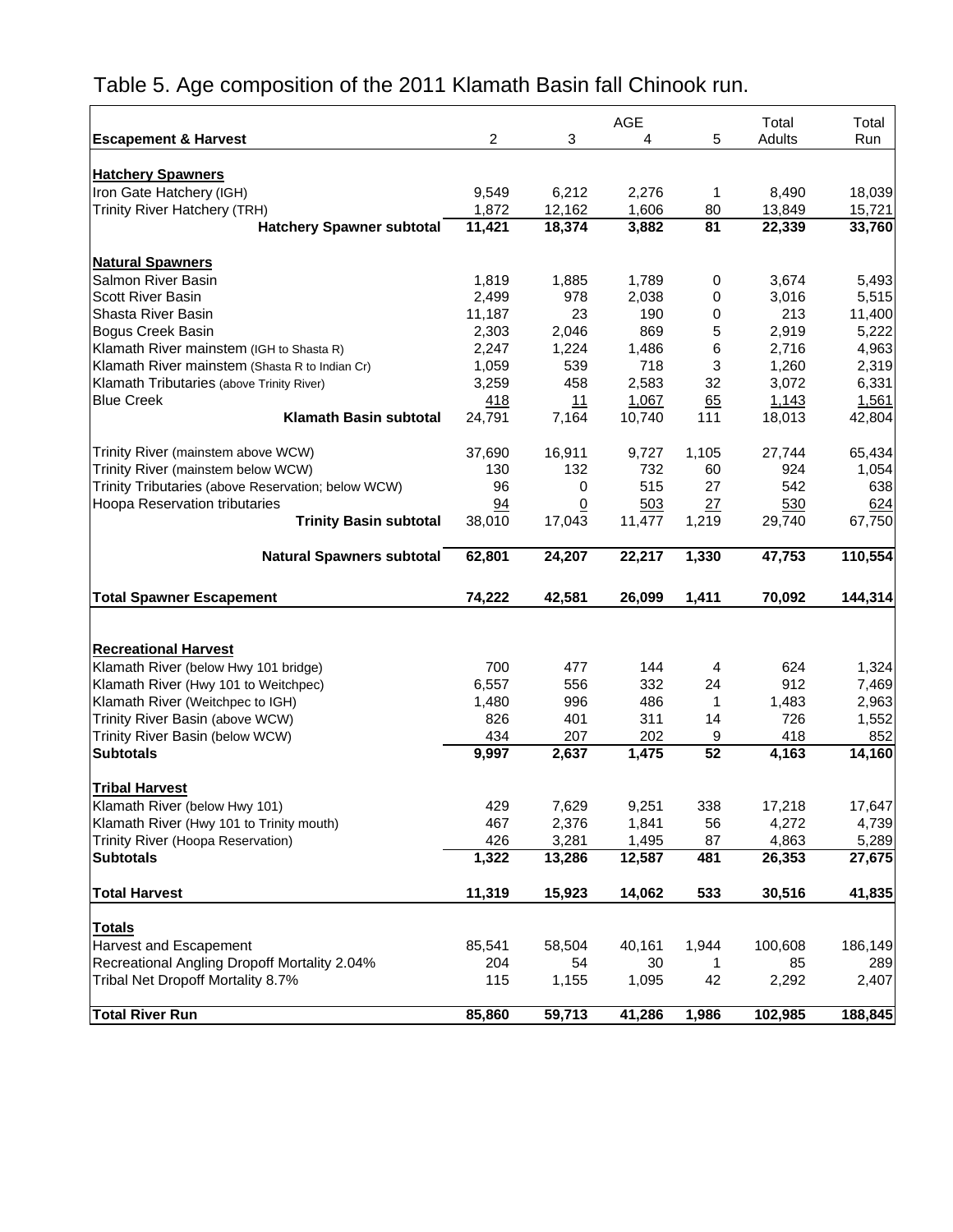|                                                |      |      | <b>AGE</b> |      |
|------------------------------------------------|------|------|------------|------|
| <b>Escapement &amp; Harvest</b>                | 2    | 3    | 4          | 5    |
|                                                |      |      |            |      |
| <b>Hatchery Spawners</b>                       |      |      |            |      |
| Iron Gate Hatchery (IGH)                       | 0.53 | 0.34 | 0.13       | 0.00 |
| Trinity River Hatchery (TRH)                   | 0.12 | 0.77 | 0.10       | 0.01 |
| <b>Hatchery Spawner subtotal</b>               | 0.34 | 0.54 | 0.11       | 0.00 |
| <b>Natural Spawners</b>                        |      |      |            |      |
| Salmon River Basin                             | 0.33 | 0.34 | 0.33       | 0.00 |
| <b>Scott River Basin</b>                       | 0.45 | 0.18 | 0.37       | 0.00 |
| Shasta River Basin                             | 0.98 | 0.00 | 0.02       | 0.00 |
| Bogus Creek Basin                              | 0.44 | 0.39 | 0.17       | 0.00 |
| Klamath River mainstem (IGH to Shasta R)       | 0.45 | 0.25 | 0.30       | 0.00 |
| Klamath River mainstem (Shasta R to Indian Cr) | 0.46 | 0.23 | 0.31       | 0.00 |
| Klamath tributaries (above Reservation)        | 0.51 | 0.07 | 0.41       | 0.01 |
| <b>Yurok Reservation tributaries</b>           | 0.27 | 0.01 | 0.68       | 0.04 |
| <b>Klamath Basin subtotal</b>                  | 0.58 | 0.17 | 0.25       | 0.00 |
|                                                |      |      |            |      |
| Trinity River (mainstem above WCW)             | 0.58 | 0.26 | 0.15       | 0.02 |
| Trinity River (mainstem below WCW)             | 0.12 | 0.13 | 0.69       | 0.06 |
| Trinity tributaries (above Reservation)        | 0.15 | 0.00 | 0.81       | 0.04 |
| Hoopa Reservation tributaries                  | 0.15 | 0.00 | 0.81       | 0.04 |
| <b>Trinity Basin subtotal</b>                  | 0.56 | 0.25 | 0.17       | 0.02 |
| <b>Natural Spawners subtotal</b>               | 0.57 | 0.22 | 0.20       | 0.01 |
|                                                |      |      |            |      |
| <b>Total Spawner Escapement</b>                | 0.51 | 0.30 | 0.18       | 0.01 |
|                                                |      |      |            |      |
| <b>Recreational Harvest</b>                    |      |      |            |      |
| Klamath River (below Hwy 101 bridge)           | 0.53 | 0.36 | 0.11       | 0.00 |
| Klamath River (Hwy 101 to Weitchpec)           | 0.88 | 0.07 | 0.04       | 0.00 |
| Klamath River (Weitchpec to IGH)               | 0.50 | 0.34 | 0.16       | 0.00 |
| Trinity River Basin (above WCW)                | 0.53 | 0.26 | 0.20       | 0.01 |
| Trinity River Basin (below WCW)                | 0.51 | 0.24 | 0.24       | 0.01 |
| <b>Subtotals</b>                               | 0.71 | 0.19 | 0.10       | 0.00 |
| <b>Tribal Harvest</b>                          |      |      |            |      |
| Klamath River (below Hwy 101)                  | 0.02 | 0.43 | 0.52       | 0.02 |
| Klamath River (Hwy 101 to Trinity mouth)       | 0.10 | 0.50 | 0.39       | 0.01 |
| Trinity River (Hoopa Reservation)              | 0.08 | 0.62 | 0.28       | 0.02 |
| <b>Subtotals</b>                               | 0.05 | 0.48 | 0.45       | 0.02 |
|                                                |      |      |            |      |
| <b>Total Harvest</b>                           | 0.27 | 0.38 | 0.34       | 0.01 |
| <b>Totals</b>                                  |      |      |            |      |
| Harvest and Escapement                         | 0.46 | 0.31 | 0.22       | 0.01 |
| Recreational Angling Dropoff Mortality 2.04%   | 0.71 | 0.19 | 0.10       | 0.00 |
| Tribal Net Dropoff Mortality 8.7%              | 0.05 | 0.48 | 0.45       | 0.02 |
|                                                |      |      |            |      |
| <b>Total River Run</b>                         | 0.45 | 0.32 | 0.22       | 0.01 |

## Table 6. Age proportion of the 2011 Klamath Basin fall Chinook run.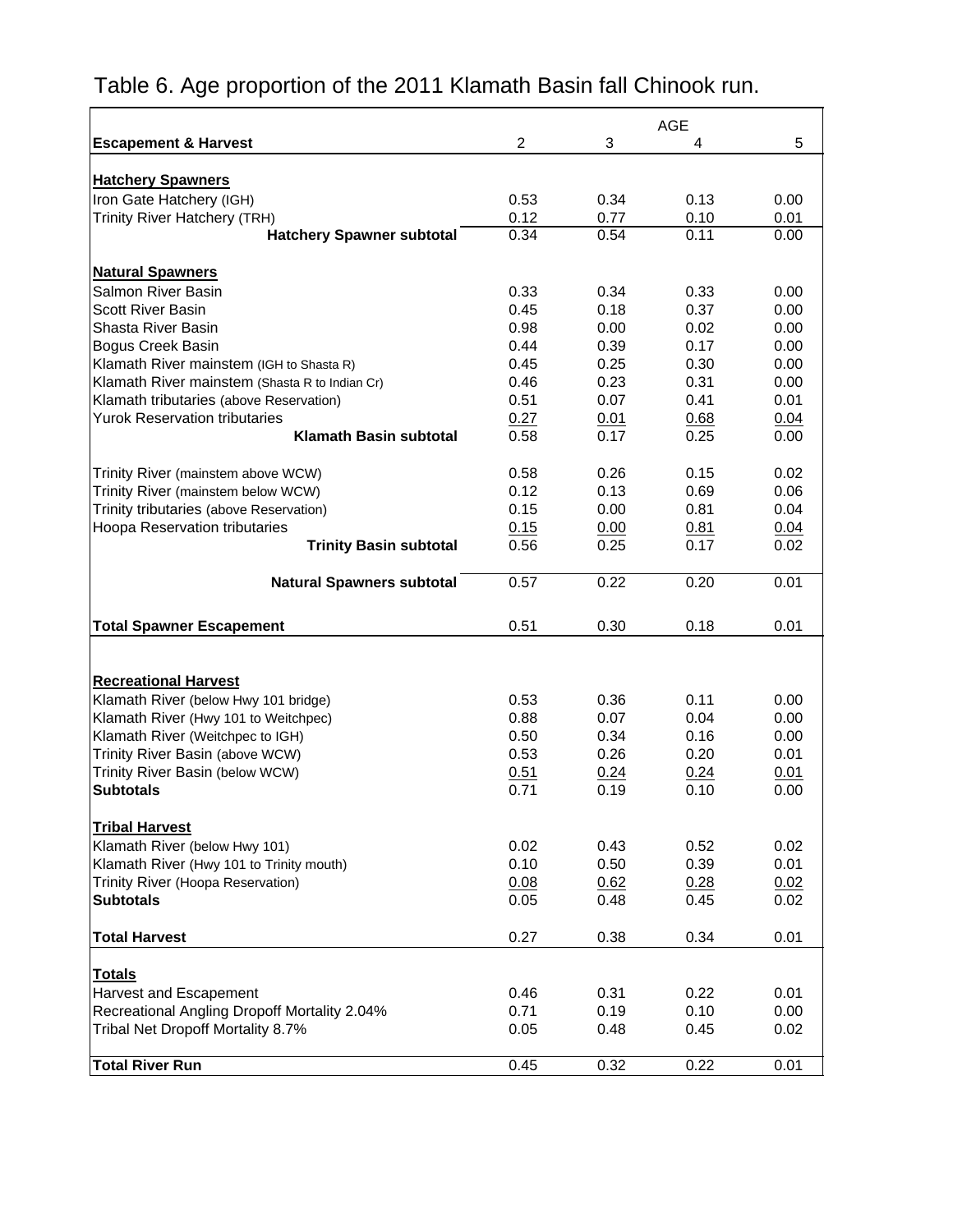#### **Appendix A: Estimation of escapement age-composition from a random sample containing known-age (CWT) and unknown read-age fish.**

Denote the escapement at age as  $\{N_a, a = 2,3,4,5\}$ ,  $N = \sum N_a$ , and for the random sample of size  $(n + m)$  fish, denote the following quantities:

- known-age fish: number at age  $\{n_a, a = 2,3,4,5\}$ ,  $n = \sum n_a$ ,  $p_a = n_a / n$ .
- unknown read-age fish: number at age  $\{m_a, a = 2, 3, 4, 5\}$ ,  $m = \sum m_a$ ,  $r_a = m_a / m$ .
- bias-corrected unknown read-age proportions:  $\{r_a^*, a = 2, 3, 4, 5\}$ ,  $r_a^* = r_a^* + r_a^* + r_5^*$ .
- age-2 proportion as estimated by size-frequency:  $s<sub>2</sub>$ .
- 1. Age 2–5 escapement by scales. Estimate  $N_a$  as the sample known-age *a* fish plus the unknown age portion of the escapement times the estimated age *a* proportion (biascorrected):

$$
N_a = np_a + (N - n)r_a^*, \ \ a = 2,3,4,5.
$$

2. Age-2 escapement by size-frequency, age  $3-5$  escapement by scales. Estimate  $N<sub>2</sub>$  as the total escapement times the size-frequency based estimated age-2 proportion. Estimate  $N_a$  for  $a = 3, 4, 5$  as the sample known-age *a* fish plus the unknown age portion of the adult escapement times the age *a* proportion among adults (bias-corrected):

$$
N_a = \begin{cases} N s_2, & a = 2 \\ np_a + [N(1 - s_2) - n(1 - p_2)](r_a^* / r_A), & a = 3, 4, 5 \end{cases}
$$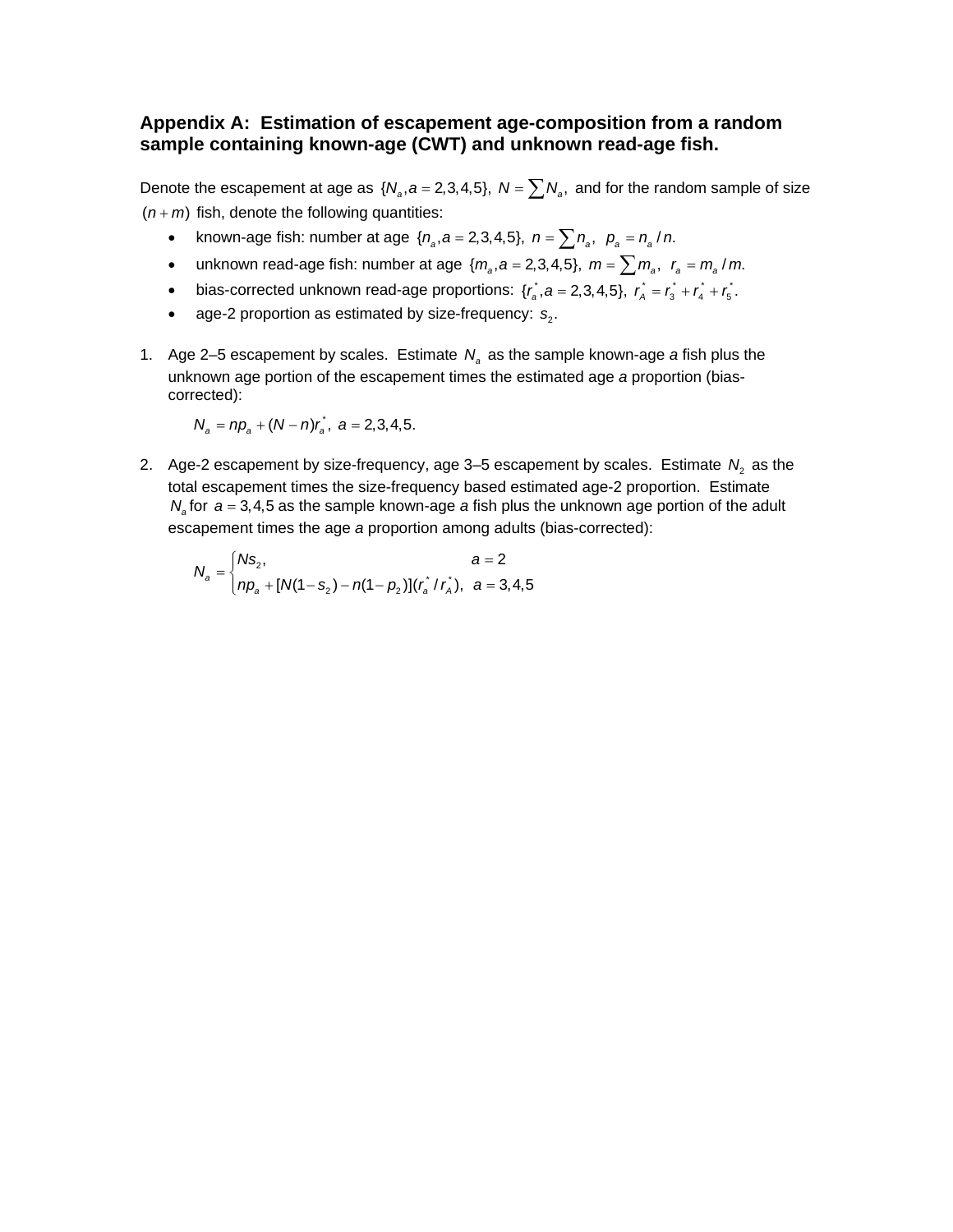#### **Appendix B. Klamath River – 2012 Details.**

#### *Iron Gate Hatchery (IGH)*

A systematic random bio-sample<sup>a</sup> was obtained from every tenth Chinook salmon returning to IGH in 2011. Additionally, every ad-clipped fish not occurring in the random sample was bio-sampled as nonrandom. Nonrandom sampled ad-clipped fish are used for age validation, but not used in scale-based age proportions. A total of 1,728 scale samples were collected and read, of which 767 were from knownage coded wire tagged (CWT) fish. Scale-based age compositions were used to apportion all age classes.

#### *Bogus Creek*

Escapement was estimated by summing carcasses encountered below the video weir and videography counts (since 2002) above the weir. Bio-samples were obtained using a 1:3 systematic random sample. Additionally, biological data were obtained from a non-random collection of every ad-clipped fish encountered. A total of 1,352 scale samples were collected and read, of which 418 were from known-age CWT fish. Scale-based age compositions were used to apportion all age classes.

#### *Shasta River*

Escapement was estimated by videography (since 1998) while bio-samples were collected from all recovered carcasses for surveys in the lower seven river miles on public and private lands where access is granted. An additional six river miles within the valley area were surveyed on Nature Conservancy property. Bio-samples were also obtained from all fish that washed back onto the counting weir. A total of 284 scale samples were collected from carcasses (excluding 'wash backs') and read, four of which were from known-age CWT fish. Scale-based age compositions from the carcass survey samples were used to apportion all age classes.

#### *Scott River*

Independent estimates from above and below the weir were combined to produce total escapement. Escapement above the weir was estimated using videography (since 2008). Escapement below the weir was calculated using the Schaefer estimator with data from twice weekly mark-recapture carcass surveys. Bio-samples were obtained from all non-deteriorated carcasses recovered above and below the weir. A total of 1,753 scale samples were collected and read, of which two were from known-age CWT fish. Scale-based age compositions were used to apportion all age classes.

#### *Salmon River*

 $\overline{a}$ 

Total escapement was calculated by combining a Schaefer carcass mark-recapture estimate within the main stem with a redd count expansion (redds X 2) from tributaries and the lowest three reaches of the main stem. Biological samples were obtained from all recovered carcasses though scales were obtained only from "Path 1" carcasses (both eyes clear). A total of 423 scale samples were collected and read, none of which were from known-age CWT fish. Scale-based age compositions were used to apportion all age classes.

#### *Klamath River Tributaries*

Adult escapement was estimated by expanding the total redd count (redds X 2) and adding in the number of live fish observed during the final survey in each tributary. A total of 144 scale samples were collected and read, none of with were of known-age CWT fish. Scale-based age compositions were used to apportion all age classes.

<sup>&</sup>lt;sup>a</sup> Biological samples ("bio-samples") of live fish or carcasses generally included: sex, fork length, tags or marks, and CWT recovery from ad-clipped fish.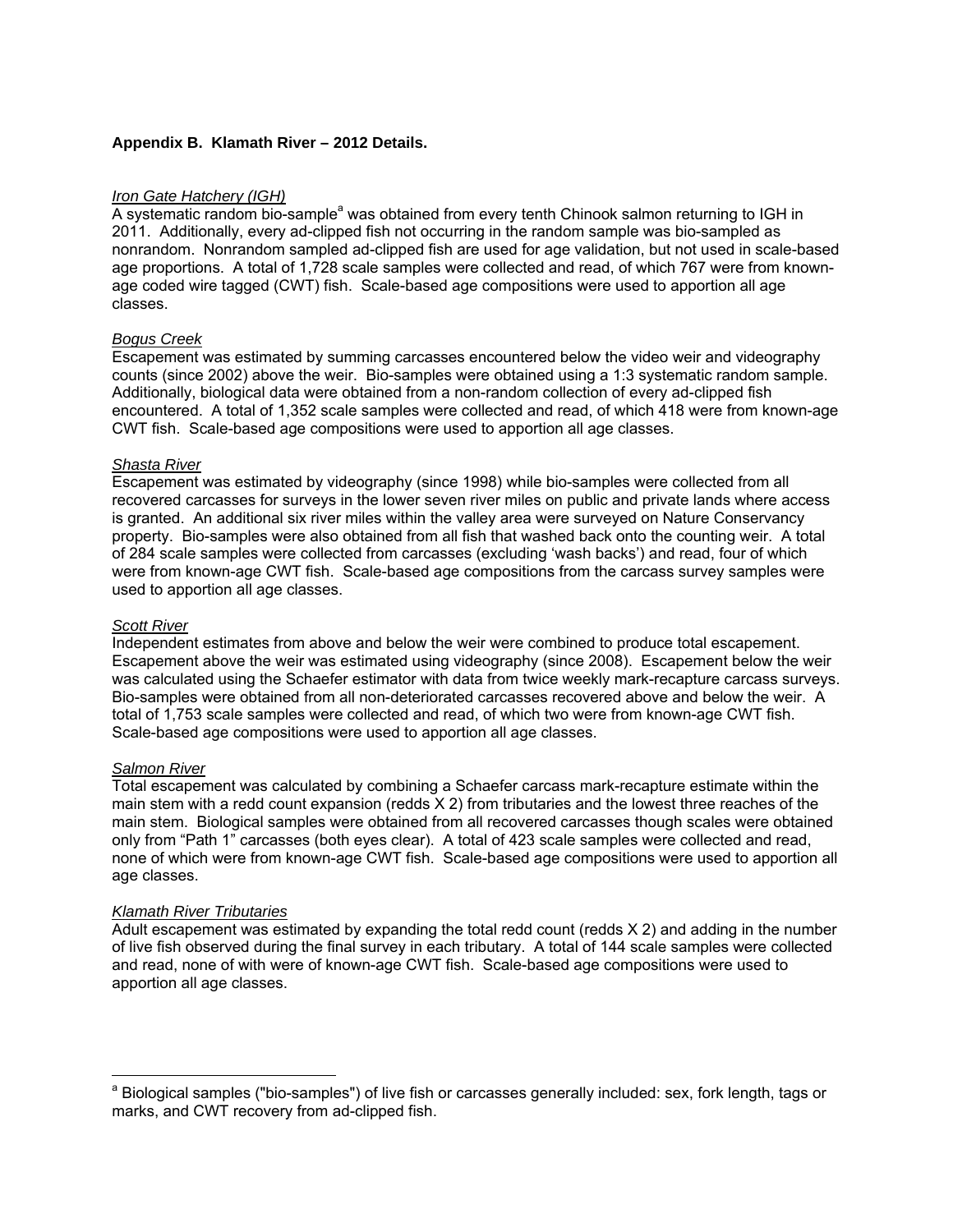#### *Klamath River Mainstem*

For the upper reach (IGH to Shasta River), escapement was calculated by combining two independent size-stratified Petersen carcass mark-recapture estimates for "small" (<64 cm FL) and "large" (≥64 cm FL) fish. A total of 756 scale samples from carcasses were collected and read, of which 166 were from known-age CWT fish. Scale-based age proportions were used to assign all age classes.

For the lower reach (Ash Creek to Indian Creek), adult escapement was estimated by expanding the total redd count (redds X 2). The total was estimated by expansion of the adult estimate using scale-based age proportions from the upper reach [adult/(1-proportion jacks)]. Scale-based age proportions from the upper reach were used as surrogate to assign all age classes from total estimate.

#### *Lower Klamath River Creel*

Total harvest was estimated by combining creel census estimates from the two sub-areas (above Highway 101 Bridge to Weitchpec and below Highway 101 Bridge to mouth). A total of 1,918 scale samples were collected and read, of which 176 were taken from known-age CWT fish. Scale-based age proportions for each sub area were used to apportion all age classes in their respective sub-area.

#### *Upper Klamath River Recreational Fishery*

A creel census in this sub-area was not conducted in 2011. Creel census data were available for the lower and upper river fisheries in 1999 through 2002. The ratio of average adult harvest in the entire Klamath main stem for these years to the average harvest in the lower Klamath River Creel area was applied to the Lower Klamath River Creel harvest estimate to estimate the total 2011 adult harvest in the Klamath River main stem. Adult harvest for the Upper Klamath River Recreational Fishery was estimated by subtracting the estimated Lower Klamath River Creel from Klamath main stem total harvest. Finally, the combined adult and jack harvest was obtained by dividing the adult harvest by the proportion of adults from the weighted average scale-age composition of the main stem, Bogus Creek, and Iron Gate Hatchery combined. These weighted scale-based age compositions were used to apportion all age classes in this fishery.

#### *Yurok Tribal Estuary Fishery (Klamath mouth to Hwy 101)*

Yurok harvest in the estuary was estimated by hourly stratified effort and catch-per-effort methods. The fishery was closed on Wednesdays and Thursdays and between the hours of 10 PM and 7 AM on fishing days. A total of 2,598 scale samples were collected and read, of which 551 were from known-age CWT fish. Scale-based age compositions were used to apportion all age classes.

#### *Yurok Tribal Fishery Above 101*

Yurok harvest in this sub area was estimated by daily effort and catch-per-effort analyses. The fishery was closed on Wednesdays and Thursdays. Yurok harvest in the mid- and upper-Klamath area was segregated into jacks and adults based on scale ages. A total of 1,310 scale samples were collected and read, of which 61 came from known-age CWT fish. Scale-based age compositions were used to apportion all age classes.

#### *Blue Creek*

Escapement was estimated from the peak dive count of live fish. Jacks were estimated by direct diver count. A total of 135 scale samples from carcasses and netted live fish were read. Scale-based age compositions were used to apportion adult age classes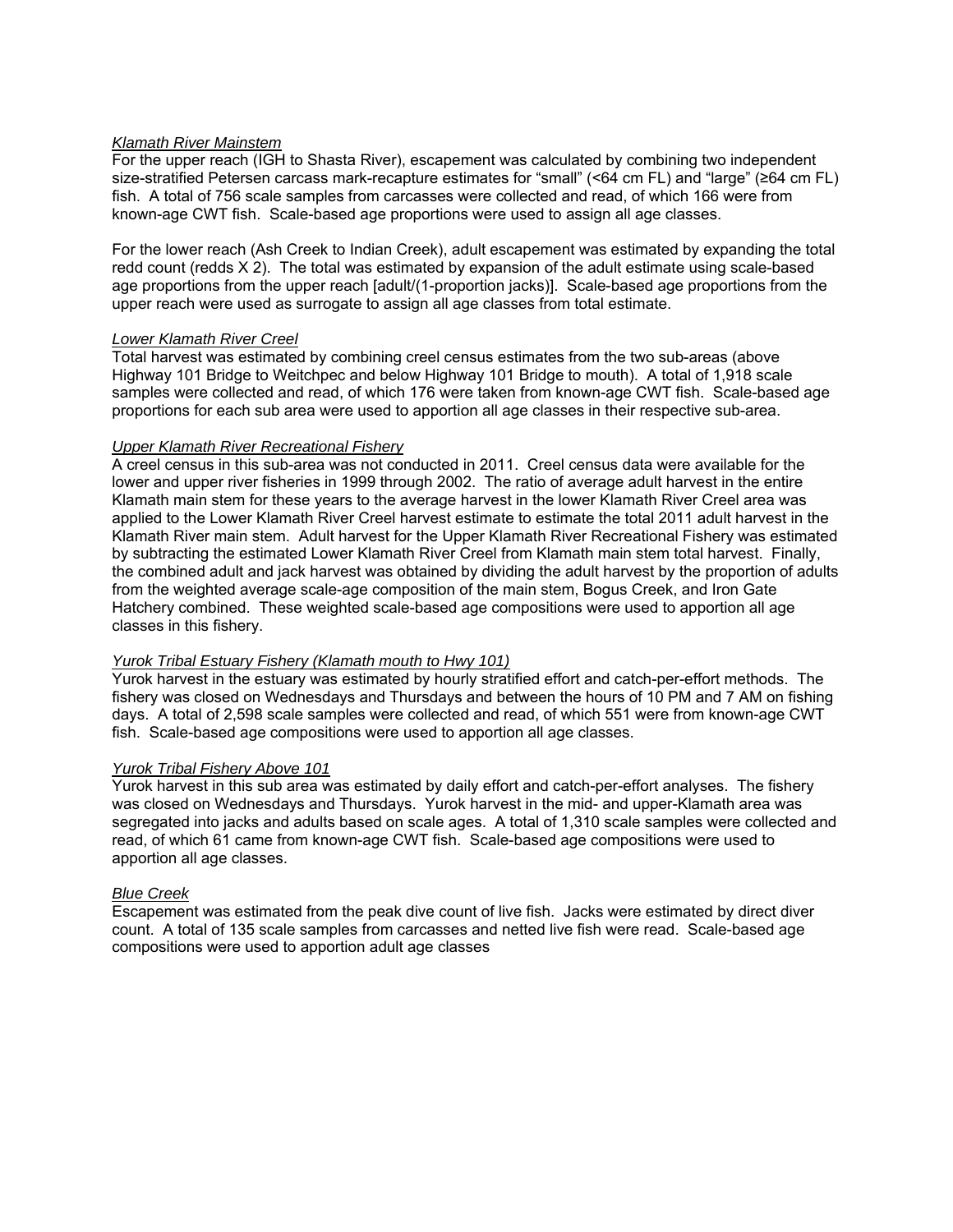#### **Appendix C. Trinity River – 2011 Details.**

#### *Trinity River Hatchery (TRH)*

Sampling for scales was conducted in a systematic (1:5) random manner. Ad-clipped and non-ad-clipped fish were selected with equal probability. A total of 2,869 scales were aged of which 621 scales came from CWT fish. Scale samples were used to apportion the hatchery return into age classes.

#### *Upper Trinity River Recreational Harvest*

The general method for estimating the upper Trinity recreational harvest depends on the application of reward/non-reward program tags at the Willow Creek Weir (WCW) and subsequently returned by anglers. CDFG estimated a 1.559% harvest rate on adult Chinook based on return of 7 program reward-tags of the 449 applied at WCW. The jack harvest rate of 2.286% was based on return of 8 reward program tags of the 350 tags applied, yielding an estimated harvest of 826 age-2 Chinook. There were no scales recovered from this fishery as no creel census was implemented in 2011. The adult age-proportions estimated for the Lower Trinity River Creel were used to apportion the Upper Trinity River Recreational Harvest adult component.

#### *Lower Trinity River Creel*

A roving creel census was implemented in Trinity River below the location of the WCW. A total of 132 scales were aged of which 1 were from known-age fish. Total harvest was apportioned by age using the scale-age proportions.

#### *Upper Trinity River Natural Escapement*

Total run estimated using a Petersen mark-recapture estimator. The methods used for ageing the Trinity River run above WCW are similar to those used in the estimation of the population, apportioned to three general recovery areas: Trinity River Hatchery, Trinity upper-basin natural spawning escapement, and recreational harvest. At WCW a systematic random sampling (1:2) of all fish examined produces a collection of scales for program marked fish, some of which are ad-clipped (Trinity River Hatchery origin). Validation of WCW scales is accomplished with known-age fish later recovered at either TRH or natural spawning areas which are also referenced to WCW by a unique "program tag" (spaghetti tag applied at WCW with unique identifying number). A total of 809 scales were used in estimation of the WCW run of which 33 CWT records were subsequently recovered at TRH.

The age-structure for fish passing above WCW was estimated using these scales and known-age fish recovered at Trinity River Hatchery which are linked to the scale samples. Next, specific age structures are estimated for fish returning to TRH and the recreational fishery. These proportions are applied to the total hatchery escapement and estimated fishery harvest respectively providing totals by age within area. These totals are next deducted from the WCW run apportioned by age resulting in an age-structure for the natural escapement in the upper Trinity River.

#### *Lower Trinity River Natural Escapement:*

The lower Trinity River natural escapement estimation area included total spawners estimated in both mainstem and tributary sub-areas (redds X 2). Sufficient scale samples were recovered to generate independent age proportions for both the mainstem and tributary sub-areas. In the tributaries, a total of 100 scales were aged, none of which were from known-age fish. In the mainstem, a total of 49 scales were aged, none of which were from known-age fish.

#### *Hoopa Valley Tribal Harvest*

Hoopa Valley Tribal harvest is a composite of the gillnet and hook-and-line fisheries prosecuted by Tribal members. A total of 1,887 scales were aged of which 223 were from known-age fish. The total harvest was apportioned by age using these scale-age proportions.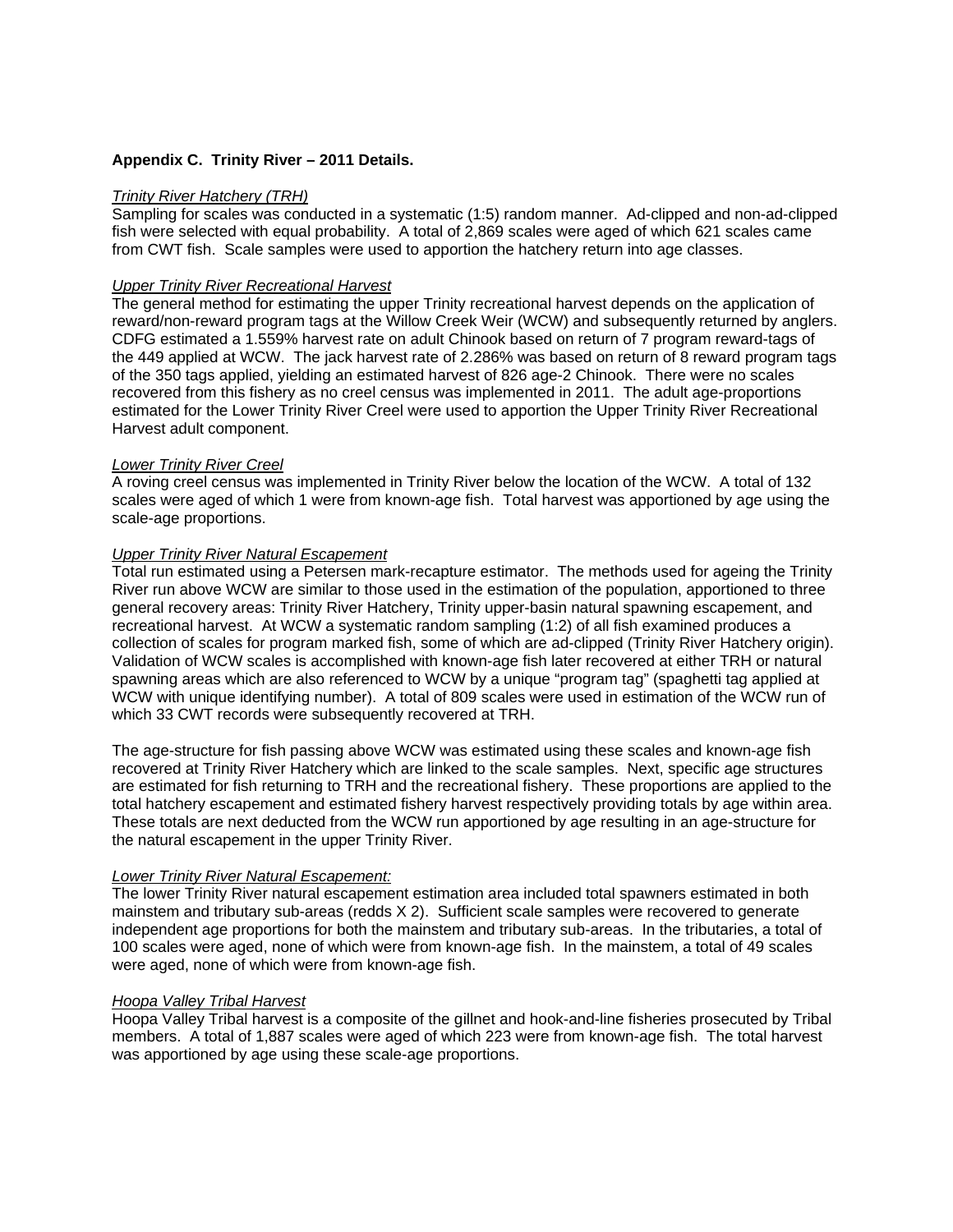## **Appendix D. 2011 Klamath age analysis**

| Unknown scales age composition as read |                  |                  |       |                  |              |
|----------------------------------------|------------------|------------------|-------|------------------|--------------|
|                                        | AGE <sub>2</sub> | AGE <sub>3</sub> | AGE 4 | AGE <sub>5</sub> | <b>TOTAL</b> |
| <b>BOGUS</b>                           | 416              | 370              | 146   | 2                | 934          |
| <b>IGH</b>                             | 502              | 335              | 123   |                  | 961          |
| <b>SALMON</b>                          | 140              | 163              | 119   |                  | 423          |
| <b>SCOTT</b>                           | 785              | 409              | 553   | 4                | 1,751        |
| <b>SHASTA</b>                          | 270              | 6                | 4     | 0                | 280          |
| <b>MAINSTEM</b>                        | 267              | 164              | 157   | 2                | 590          |
| UR TRIBS                               | 73               | 20               | 50    |                  | 144          |
| <b>LRC EST</b>                         | 175              | 123              | 33    |                  | 332          |
| LRC UP                                 | 1,223            | 127              | 56    | 4                | 1,410        |
| <b>YTFP EST</b>                        | 64               | 992              | 953   | 38               | 2,047        |
| YTFP M&U                               | 132              | 675              | 427   | 15               | 1,249        |
| <b>BLUE CRK</b>                        | 13               | 18               | 97    | 6                | 134          |
|                                        | 4060             | 3402             | 2718  | 75               | 10255        |

### **Unknown scales corrected age proportions (Kimura method)**

|                               | AGE <sub>2</sub> | AGE <sub>3</sub> | AGE 4            | AGE 5            | <b>TOTAL</b>   |
|-------------------------------|------------------|------------------|------------------|------------------|----------------|
| <b>BOGUS</b>                  | 0.4471           | 0.3750           | 0.1770           | 0.0010           | 1.0            |
| <b>IGH</b>                    | 0.5262           | 0.3293           | 0.1446           | 0.0000           | 1.0            |
| <b>SALMON</b>                 | 0.3311           | 0.3432           | 0.3257           | 0.0000           | 1.0            |
| <b>SCOTT</b>                  | 0.4533           | 0.1773           | 0.3694           | 0.0000           | 1.0            |
| <b>SHASTA</b>                 | 0.9814           | 0.0019           | 0.0167           | 0.0000           | 1.0            |
| <b>MAINSTEM</b>               | 0.4567           | 0.2322           | 0.3097           | 0.0013           | 1.0            |
| <b>UR TRIBS</b>               | 0.5147           | 0.0723           | 0.4079           | 0.0050           | 1.0            |
| <b>LRC EST</b>                | 0.5305           | 0.3572           | 0.1094           | 0.0029           | 1.0            |
| <b>LRC UP</b>                 | 0.8816           | 0.0705           | 0.0446           | 0.0033           | 1.0            |
| <b>YTFP EST</b>               | 0.0248           | 0.4193           | 0.5366           | 0.0192           | 1.0            |
| YTFP M&U                      | 0.0993           | 0.4980           | 0.3908           | 0.0120           | 1.0            |
| <b>BLUE CRK</b>               | 0.0986           | 0.0090           | 0.8414           | 0.0510           | 1.0            |
|                               |                  |                  |                  |                  |                |
| <b>Known CWT ages</b>         | /a               |                  |                  |                  |                |
|                               | AGE <sub>2</sub> | AGE <sub>3</sub> | AGE 4            | AGE <sub>5</sub> | <b>TOTAL</b>   |
| <b>BOGUS</b>                  | 156              | 245              | 19               | 0                | 420            |
| <b>IGH</b>                    | 1854             | 1397             | 162              | 1                | 3414           |
| <b>SALMON</b>                 | 0                | 0                | $\pmb{0}$        | 0                | 0              |
| <b>SCOTT</b>                  | $\mathbf 0$      | 1                | 1                | 0                | $\overline{2}$ |
| <b>SHASTA</b>                 | 3                | 1                | $\mathbf 0$      | 0                | $\overline{4}$ |
| <b>MAINSTEM</b>               | 56               | 110              | 0                | 0                | 166            |
| <b>UR TRIBS</b>               | $\pmb{0}$        | $\pmb{0}$        | $\pmb{0}$        | $\mathbf 0$      | $\mathbf 0$    |
| <b>LRC</b>                    | 108              | 53               | $\overline{7}$   | $\mathbf 0$      | 168            |
| <b>YTFP EST</b>               | 4                | 460              | 76               | 10               | 550            |
| YTFP M&U                      | $\overline{c}$   | 44               | 11               | $\mathbf 0$      | 57             |
| <b>BLUE CRK</b>               | $\mathbf 0$      | 0                | 0                | $\mathbf 0$      | 0              |
|                               | 2183             | 2311             | $\overline{276}$ | $\overline{11}$  | 4781           |
| <b>Breakout within strata</b> |                  |                  |                  |                  |                |
| Bogus1                        | 30               | 67               | 6                | 0                | 103            |
| Bogus2                        | 126              | 178              | 13               | 0                | 317            |
| $LRC - Io$                    | 12               | 14               | $\overline{c}$   | 0                | 28             |
| LRC - mid                     | 96               | 39               | 5                | 0                | 140            |
| <b>YTFP MID</b>               | 1                | 29               | 6                | 0                | 36             |
| <b>YTFP UP</b>                | 1                | 15               | 5                | 0                | 21             |
|                               |                  |                  |                  |                  |                |

<sup>/a</sup> Table includes known-age fish whose scales were not mounted / read.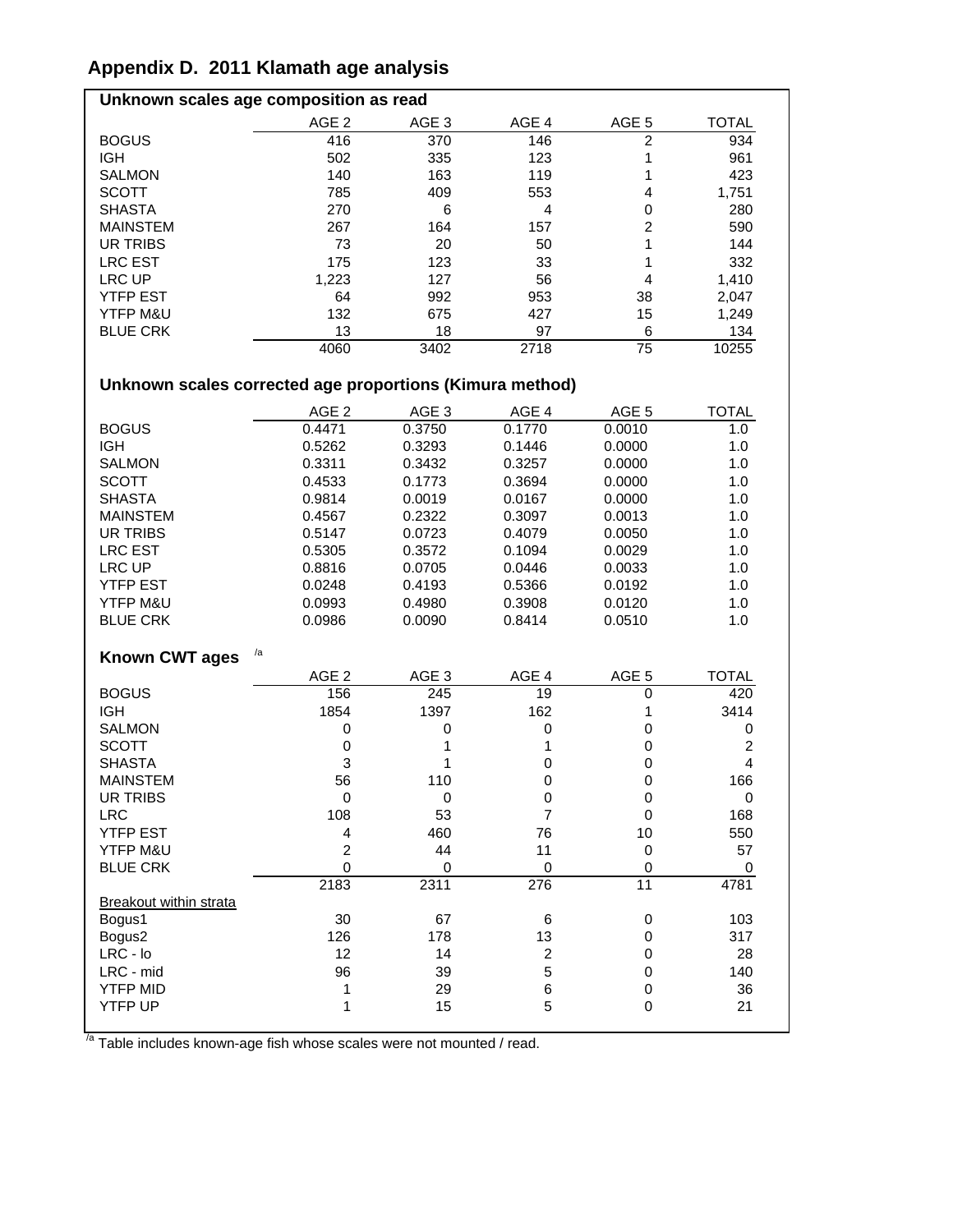#### Appendix E. 2011 Trinity age analysis

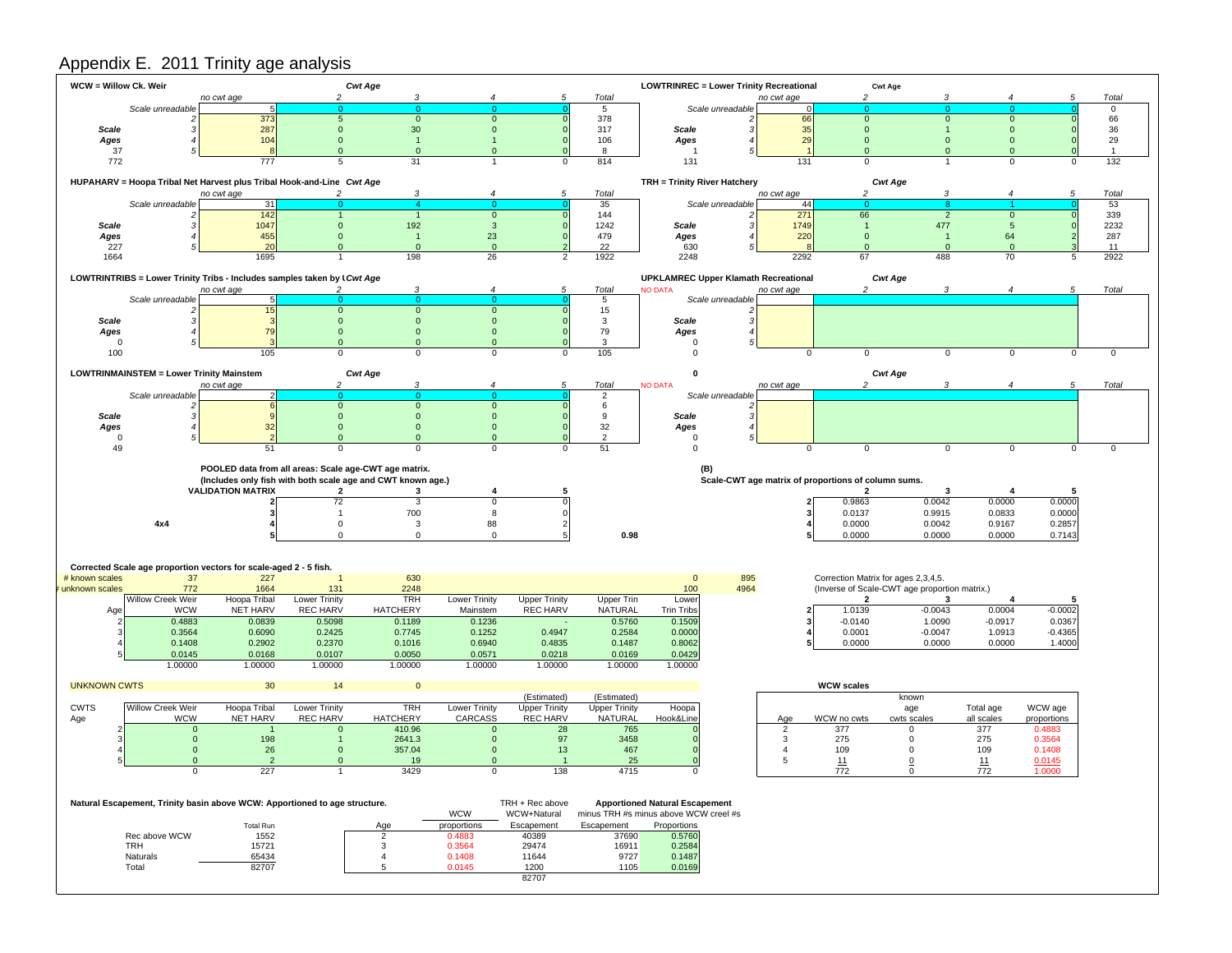#### **Appendix F. 2011 Klamath Basin fall Chinook age-composition calculation worksheet. 2/14/12**

| Appendix F. 2011 Kiamath Basin fall Uninook age-composition calculation worksheet. |                    |                       |                      |                    |                       | SCALE AGE PROPORTIONS (unknowns) |                                |                 |                                                                     |                          | <u>ZI 141 1 Z</u>                                  |                           |                            |                              |                         |                         |                  |
|------------------------------------------------------------------------------------|--------------------|-----------------------|----------------------|--------------------|-----------------------|----------------------------------|--------------------------------|-----------------|---------------------------------------------------------------------|--------------------------|----------------------------------------------------|---------------------------|----------------------------|------------------------------|-------------------------|-------------------------|------------------|
| <b>Hatchery spawners</b>                                                           | #<br>Grilse        | #<br>Adults           | Total<br>Run         | $\overline{2}$     | CALCULATED AGE<br>3   | 4                                | 5                              | Total           |                                                                     | 2                        | 3                                                  | 4                         | 5                          | Total                        | Unk. Age<br>Scales Read | Length Freq or<br>Redds | Live             |
| Iron Gate Hatchery (IGH)                                                           | 9549               | 8490                  | 18039                | 9549               | 6212                  | 2276                             | $\mathbf{1}$                   | 18039           | scales                                                              | 0.5262                   | 0.3293                                             | 0.1446                    | 0.0000                     | 1.0                          | 961                     |                         |                  |
|                                                                                    |                    |                       |                      |                    |                       |                                  |                                |                 | IGH cwts                                                            | 1854                     | 1397                                               | 162                       | $\overline{1}$             | 3414                         |                         |                         |                  |
| Trinity River Hatchery (TRH)<br>Hatchery spawner subtotal:                         | 1872<br>11421      | 13849<br>22339        | 15721<br>33760       | 1872<br>11421      | 12162<br>18374        | 1606<br>3882                     | 80<br>81                       | 15721<br>33760  | scales<br><b>TRH cwts</b>                                           | 0.11889<br>411           | 0.7745<br>2641                                     | 0.1016<br>357             | 0.0050<br>19               | 1.0<br>3429                  | 2248                    |                         |                  |
|                                                                                    |                    | prop. hatchery grilse | 0.338                |                    |                       |                                  | proportion hatchery            | 0.179           |                                                                     |                          |                                                    |                           |                            |                              |                         |                         |                  |
| <b>Natural Spawners</b>                                                            |                    |                       |                      |                    |                       |                                  |                                |                 |                                                                     |                          |                                                    |                           |                            |                              |                         |                         |                  |
| Trinity River mainstem above WCW<br>Trinity River mainstem below WCW               | 37690<br>130       | 27744<br>924          | 65434<br>1054        | 37690<br>130       | 16911<br>132          | 9727<br>732                      | 1105<br>60                     | 65434<br>1054   | scales                                                              | 0.57601<br>0.12361       | 0.25844<br>0.12521                                 | 0.14866<br>0.69404        | 0.01689<br>0.05714         | 1.0<br>1.0                   | 772<br>49               | 462                     |                  |
| Salmon River Basin (includes Wooley Cr)                                            | 1819               | 3674                  | 5493                 | 1819               | 1885                  | 1789                             | 0                              | 5493            | scales<br>scales                                                    | 0.33113                  | 0.34321                                            | 0.32566                   | 0.00000                    | 1.0                          | 423                     | 326                     |                  |
| <b>Scott River</b>                                                                 | 2499               | 3016                  | 5515                 | 2499               | 978                   | 2038                             | $\mathbf 0$                    | 5515            | scales                                                              | 0.45332                  | 0.17726                                            | 0.36941                   | 0.00000                    | 1.0                          | 1,751                   |                         |                  |
|                                                                                    |                    |                       |                      |                    |                       |                                  |                                |                 | Scott CWT                                                           | 0                        | -1                                                 |                           | $\Omega$                   | $\overline{2}$               |                         |                         |                  |
| Shasta River                                                                       | 11187              | 213                   | 11400                | 11187              | 23                    | 190                              | 0                              | 11400           | scales<br>Shasta CWT                                                | 0.98137<br>3             | 0.00192<br>$\mathbf{1}$                            | 0.01671<br>0              | 0.00000<br>$\Omega$        | 1.0<br>$\overline{4}$        | 280                     |                         |                  |
| <b>Bogus Creek</b>                                                                 | 2303               | 2919                  | 5222                 | 2303               | 2046                  | 869                              | 5                              | 5222            | scales                                                              | 0.44706                  | 0.37496                                            | 0.17695                   | 0.00103                    | 1.0                          | 934                     |                         |                  |
|                                                                                    |                    |                       |                      |                    |                       |                                  |                                |                 | Bogus CWT                                                           | 156                      | 245                                                | 19                        | $\Omega$                   | 420                          |                         |                         |                  |
| Mainstem Klamath (IGH to Shasta R)                                                 | 2247               | 2716                  | 4963                 | 2247               | 1224                  | 1486                             | 6                              | 4963            | scales<br><b>KR</b> main CWT                                        | 0.45671<br>56            | 0.23223<br>110                                     | 0.30974<br>$\mathbf 0$    | 0.00132<br>0               | 1.0<br>166                   | 590                     | <64 cm                  |                  |
| Mainstem Klamath (Ash Cr to Indian Cr)                                             | 1059               | 1260                  | 2319                 | 1059               | 539                   | 718                              | 3                              | 2319            | Upper Main 0.45671                                                  |                          | 0.23223                                            |                           | 0.30974 0.00132            |                              | 1.0 IGH to Shasta       | 630                     |                  |
| Main basin natural subtotals:                                                      | 58,934             | 42,466                | 101,400              | 58,934             | 23,738                | 17,549                           | 1,179                          | 101.400         |                                                                     |                          |                                                    |                           |                            |                              |                         |                         |                  |
|                                                                                    |                    |                       |                      |                    |                       |                                  |                                |                 |                                                                     |                          |                                                    |                           |                            |                              |                         |                         |                  |
| <b>Klamath Tributaries</b><br>Aiken Cr                                             | 32                 | 30                    | 62                   | 32                 | $\overline{4}$        | 25                               | $\mathbf 0$                    | 62              | scales                                                              | 0.51474                  | 0.07227                                            | 0.40795                   | 0.00504                    | 1.0                          | 144                     | 15                      |                  |
| <b>Beaver Cr</b>                                                                   | 117                | 110                   | 227                  | 117                | 16                    | 92                               | $\mathbf{1}$                   | 227             | scales                                                              | 0.51474                  | 0.07227                                            | 0.40795                   | 0.00504                    | 1.0                          | 144                     | 55                      |                  |
| <b>Bluff Cr</b>                                                                    | 166                | 157                   | 323                  | 166                | 23                    | 132                              | 2                              | 323             |                                                                     | scales 0.51474           | 0.07227                                            | 0.40795                   | 0.00504                    | 1.0                          | 144                     | 57                      | 88               |
| <b>Boise Cr</b><br>Camp Cr                                                         | 5<br>969           | $\overline{4}$<br>914 | g<br>1883            | 5<br>969           | $\mathbf{1}$<br>136   | $\overline{4}$<br>768            | 0<br>9                         | 9<br>1883       | scales<br>scales                                                    | 0.51474<br>0.51474       | 0.07227<br>0.07227                                 | 0.40795<br>0.40795        | 0.00504<br>0.00504         | 1.0<br>1.0                   | 144<br>144              | $\overline{2}$<br>452   | $\sqrt{1}$<br>20 |
| Clear Cr                                                                           | 226                | 213                   | 439                  | 226                | 32                    | 179                              | $\overline{2}$                 | 439             | scales                                                              | 0.51474                  | 0.07227                                            | 0.40795                   | 0.00504                    | 1.0                          | 144                     | 92                      | 60               |
| Dillon Cr                                                                          | 73                 | 69                    | 143                  | 73                 | 10                    | 58                               | $\mathbf{1}$                   | 143             | scales                                                              | 0.51474                  | 0.07227                                            | 0.40795                   | 0.00504                    | 1.0                          | 144                     | 21                      | 56               |
| Elk Cr                                                                             | 205                | 193                   | 398                  | 205                | 29                    | 162                              | $\overline{2}$<br>$\mathbf{1}$ | 398             | scales                                                              | 0.51474                  | 0.07227                                            | 0.40795                   | 0.00504                    | 1.0                          | 144                     | 80<br>65                | 68               |
| Grider Cr<br>Horse Cr                                                              | 139<br>17          | 131<br>16             | 271<br>33            | 139<br>17          | 20<br>$\overline{2}$  | 111<br>13                        | 0                              | 271<br>33       | scales<br>scales                                                    | 0.51474<br>0.51474       | 0.07227<br>0.07227                                 | 0.40795<br>0.40795        | 0.00504<br>0.00504         | 1.0<br>1.0                   | 144<br>144              | 6                       | 3<br>8           |
| Independence Cr                                                                    | $\mathbf 0$        | 0                     | $\Omega$             | 0                  | 0                     | 0                                | $\mathbf 0$                    | 0               | scales                                                              | 0.51474                  | 0.07227                                            | 0.40795                   | 0.00504                    | 1.0                          | 144                     |                         |                  |
| Indian Cr                                                                          | 253                | 238                   | 491                  | 253                | 36                    | 200                              | $\overline{2}$                 | 491             | scales                                                              | 0.51474                  | 0.07227                                            | 0.40795                   | 0.00504                    | 1.0                          | 144                     | 76                      | 178              |
| Irving Cr<br>Perch Cr                                                              | 0<br>$\mathbf 0$   | 0<br>$\mathbf 0$      | $\Omega$<br>$\Omega$ | 0<br>$\mathbf 0$   | 0<br>$\mathbf 0$      | 0<br>0                           | 0<br>$\mathsf 0$               | 0<br>0          | scales<br>scales                                                    | 0.51474<br>0.51474       | 0.07227<br>0.07227                                 | 0.40795<br>0.40795        | 0.00504<br>0.00504         | 1.0<br>1.0                   | 144<br>144              |                         |                  |
| Red Cap Cr                                                                         | 774                | 729                   | 1503                 | 774                | 109                   | 613                              | 8                              | 1503            | scales                                                              | 0.51474                  | 0.07227                                            | 0.40795                   | 0.00504                    | 1.0                          | 144                     | 363                     | $\overline{7}$   |
| Rock Cr                                                                            | 26                 | 25                    | 51                   | 26                 | 4                     | 21                               | 0                              | 51              | scales                                                              | 0.51474                  | 0.07227                                            | 0.40795                   | 0.00504                    | 1.0                          | 144                     | 10                      | 10               |
| Slate Cr<br>Seiad Cr                                                               | 150<br>$\mathbf 0$ | 141<br>$\mathbf 0$    | 291<br>n             | 150<br>$\mathbf 0$ | 21<br>$\mathbf 0$     | 119<br>0                         | $\mathbf{1}$<br>$\mathsf 0$    | 291<br>$\Omega$ | scales                                                              | 0.51474<br>0.51474       | 0.07227<br>0.07227                                 | 0.40795<br>0.40795        | 0.00504<br>0.00504         | 1.0<br>1.0                   | 144<br>144              | 70                      | $\overline{2}$   |
| Thompson Cr                                                                        | 56                 | 53                    | 109                  | 56                 | 8                     | 44                               | $\mathbf{1}$                   | 109             | scales<br>scales                                                    | 0.51474                  | 0.07227                                            | 0.40795                   | 0.00504                    | 1.0                          | 144                     | 8                       | 76               |
| Ti Cr                                                                              | $\mathbf 0$        | 0                     | $\Omega$             | 0                  | 0                     | 0                                | 0                              | 0               | scales                                                              | 0.51474                  | 0.07227                                            | 0.40795                   | 0.00504                    | 1.0                          | 144                     |                         |                  |
| Pine Cr (previously in Trin Tribs)                                                 | 51<br>3259         | 48<br>3072            | 99<br>6331           | 51<br>3259         | $\overline{7}$<br>458 | 40<br>2583                       | $\mathbf 0$<br>32              | 99<br>6331      |                                                                     | scales 0.51474           | 0.07227                                            | 0.40795                   | 0.00504                    | 1.0                          | 144                     | 24<br>1396              | 577              |
| Klamath trib subtotal:                                                             |                    |                       |                      |                    |                       |                                  |                                |                 |                                                                     |                          |                                                    |                           |                            |                              |                         |                         |                  |
| <b>Trinity Tributaries</b>                                                         |                    |                       |                      |                    |                       |                                  |                                |                 |                                                                     |                          |                                                    |                           |                            |                              |                         |                         |                  |
| Horse Linto Cr<br>Cedar Cr (trib to Horse Linto)                                   | 58<br>39           | 324<br>218            | 382<br>257           | 58<br>39           | 0<br>$\mathbf 0$      | 308<br>207                       | 16<br>11                       | 382<br>257      |                                                                     | scales 0.15091           | 0.00000                                            | 0.80621                   | 0.04288                    | 1.0<br>1.0                   | 100<br>100              | 162<br>109              |                  |
| Trinity trib subtotal:                                                             | 96                 | 542                   | 638                  | 96                 | $\mathbf 0$           | 515                              | 27                             | 638             |                                                                     | scales 0.15091           | 0.00000                                            | 0.80621                   | 0.04288                    |                              |                         | 271                     |                  |
| Non-reservation trib subtotal:                                                     | 3355               | 3614                  | 6969                 | 3355               | 458                   | 3098                             | 59                             | 6969            |                                                                     |                          |                                                    |                           |                            |                              |                         |                         |                  |
|                                                                                    |                    |                       |                      |                    |                       |                                  |                                |                 |                                                                     |                          |                                                    |                           |                            |                              |                         |                         |                  |
| <b>Reservation Tributaries-Hoopa Valley</b><br>Campbell Cr                         | 3                  | 16                    | 19                   | 3                  | $\mathbf 0$           | 15                               | $\mathbf{1}$                   | 19              | scales                                                              | 0.15091                  | 0.00000                                            | 0.80621                   | 0.04288                    | 1.0                          | 100                     | 8                       |                  |
| Hostler Cr                                                                         | $\overline{2}$     | 12                    | 14                   | 2                  | 0                     | 11                               | $\overline{1}$                 | 14              | scales                                                              | 0.15091                  | 0.00000                                            | 0.80621                   | 0.04288                    | 1.0                          | 100                     | 6                       |                  |
| Mill Cr                                                                            | 43                 | 240                   | 283                  | 43                 | 0                     | 228                              | 12                             | 283             | scales                                                              | 0.15091                  | 0.00000                                            | 0.80621                   | 0.04288                    | 1.0                          | 100                     | 120                     |                  |
| Pine Cr. (moved in 2007 to Klam tribs)<br>Soctish Cr                               | 3                  | 18                    | 21                   | 3                  | 0                     | 17                               | $\overline{1}$                 | 21              |                                                                     | scales 0.15091           | 0.00000                                            | 0.80621                   | 0.04288                    | 1.0                          | 100                     | 9                       |                  |
| Supply Cr                                                                          | 23                 | 130                   | 153                  | 23                 | 0                     | 123                              | $\overline{7}$                 | 153             |                                                                     | scales 0.15091           | 0.00000                                            | 0.80621                   | 0.04288                    | 1.0                          | 100                     | 65                      |                  |
| Tish Tang Cr                                                                       | 20                 | 114                   | 134                  | 20                 | $\bf 0$               | 108                              | 6                              | 134             |                                                                     | scales 0.15091           | 0.00000                                            | 0.80621                   | 0.04288                    | 1.0                          | 100                     | 57                      |                  |
| Other (Hospital Cr.)                                                               | $\mathbf 0$<br>94  | $\mathbf 0$           | $\Omega$             | 0<br>94            | 0<br>$\mathbf 0$      | 0                                | 0                              | 0               | scales                                                              | 0.15091                  | 0.00000                                            | 0.80621                   | 0.04288                    | 1.0                          | 100                     | 265                     |                  |
| HVT reservation trib subtotal:                                                     |                    | 530                   | 624                  |                    |                       | 503                              | 27                             | 624             |                                                                     | scales 0.15091           | 0.00000                                            | 0.80621                   | 0.04288                    | 1.0                          | 100                     |                         |                  |
| <b>Reservation Tributaries-Yurok</b>                                               |                    |                       |                      |                    |                       |                                  |                                |                 |                                                                     |                          |                                                    |                           |                            |                              |                         |                         |                  |
| <b>Blue Cr</b>                                                                     | 418                | 1143                  | 1561                 | 418                | 11                    | 1067                             | 65                             | 1561            |                                                                     | scales count             | 0.00996                                            |                           | 0.93345 0.05658            | 1.0                          | 134                     |                         |                  |
| Reservation tributaries subtotal:                                                  | 512                | 1673                  | 2185                 | 512                | 11                    | 1570                             | 92                             | 2185            |                                                                     |                          |                                                    |                           |                            |                              |                         |                         |                  |
| Natural spawner subtotal:                                                          | 62801              | 47753                 | 110554               | 62801              | 24207                 | 22217                            | 1330                           | 110554          |                                                                     |                          |                                                    |                           |                            |                              |                         |                         |                  |
| <b>Total spawners:</b>                                                             | 74222              | 70092                 | 144314               | 74222              | 42581                 | 26099                            | 1411                           | 144314          |                                                                     |                          |                                                    |                           |                            |                              |                         |                         |                  |
| <b>Angler Harvest</b>                                                              |                    |                       |                      |                    |                       |                                  |                                |                 |                                                                     |                          |                                                    |                           |                            |                              |                         |                         |                  |
| Klamath River (below Hwy 101)                                                      | 700                | 624                   | 1324                 | 700                | 477                   | 144                              | 4                              | 1324            |                                                                     | scales 0.53052           | 0.35719                                            |                           | 0.10941 0.00289            | 1.0                          | 332                     |                         |                  |
| Klamath River (Hwy 101 to Weitchpec)                                               | 6557               | 912                   | 7469                 | 6557               | 556                   | 332                              | 24                             | 7469            | est-LRC CWT                                                         | 12<br>scales 0.88160     | 14<br>0.07051                                      | $\overline{2}$<br>0.04456 | $\Omega$<br>0.00332        | 28<br>1.0                    | 1,410                   |                         |                  |
|                                                                                    |                    |                       |                      |                    |                       |                                  |                                |                 | mid-LRC CWT                                                         | 96                       | 39                                                 | 5                         | $\mathbf 0$                | 140                          |                         |                         |                  |
|                                                                                    |                    |                       |                      |                    |                       |                                  |                                |                 | <b>SURROGATE</b> - Iron Gate+Bogus+Klamath Mainstem Weighted Totals |                          |                                                    |                           |                            |                              |                         |                         |                  |
| Klamath River (Weitchpec to IGH)                                                   | 1480               | 1483                  | 2963                 | 1480               | 996                   | 486                              | $\mathbf{1}$                   | 2963            | IGH+Bog+Klam                                                        | 14099<br>0.49953         | 9482<br>0.33595                                    | 4631<br>0.16408           | 12 <sup>°</sup><br>0.00043 | 28224<br>1.0                 |                         |                         |                  |
|                                                                                    |                    |                       |                      |                    |                       |                                  |                                |                 | <b>SURROGATE</b> - Trinity Rec. Harvest below WCW - adults only     |                          |                                                    |                           |                            |                              |                         |                         |                  |
| Trinity River (above Willow Cr. Weir)                                              | 826                | 726                   | 1552                 | 826                | 401                   | 311                              | 14                             | 1552            | TR LRC                                                              | count                    | 0.49466                                            | 0.48354                   | 0.02180                    | 1.0                          |                         | 58cm                    |                  |
| Trinity River (below Willow Cr. Weir)                                              | 434                | 418                   | 852                  | 434                | 207                   | 202                              | 9                              | 852             | TR-up CWT                                                           | 28<br>scales 0.50977     | 97<br>0.24250                                      | 13<br>0.23704             | $\mathbf{1}$<br>0.01069    | 110<br>1.0                   | Paper CWTs<br>131       |                         |                  |
|                                                                                    |                    |                       |                      |                    |                       |                                  |                                |                 | <b>FR-low CWT</b>                                                   | $\mathbf 0$              | $\overline{1}$                                     | $\mathbf 0$               | $\Omega$                   | $\mathbf{1}$                 |                         |                         |                  |
| Angler harvest subtotal:                                                           | 9,997              | 4,163                 | 14,160               | 9,997              | 2,637                 | 1,475                            | 52                             | 14,160          |                                                                     |                          |                                                    |                           |                            |                              |                         |                         |                  |
| <b>Tribal Harvest</b>                                                              |                    |                       |                      |                    |                       |                                  |                                |                 |                                                                     |                          |                                                    |                           |                            |                              |                         |                         |                  |
| Klamath River (Estuary)                                                            | 429                | 17218                 | 17647                | 429                | 7629                  | 9251                             | 338                            | 17647           | scales                                                              | 0.0248                   | 0.4193                                             | 0.5366                    | 0.0192                     | 1.0                          | 2,047                   |                         |                  |
|                                                                                    |                    |                       |                      |                    |                       | 1841                             |                                | 4739            | YTFP EST CWT                                                        | 4                        | 460                                                | 76                        | 10                         | 550                          |                         |                         |                  |
| Klamath River (101 to Trinity R)                                                   | 467                | 4272                  | 4739                 | 467                | 2376                  |                                  | 56                             |                 | scales<br>YTFP MU CWT                                               | 0.0993<br>$\overline{2}$ | 0.4980<br>44                                       | 0.3908<br>11              | 0.0120<br>$\Omega$         | 1.0<br>57                    | 1,249                   |                         |                  |
| <b>Trinity River</b>                                                               | 426                | 4863                  | 5289                 | 426                | 3281                  | 1495                             | 87                             | 5289            | scales                                                              | 0.08390                  | 0.60905                                            | 0.29023                   | 0.01683                    | 1.0                          | 1,664                   |                         |                  |
|                                                                                    |                    |                       |                      |                    |                       |                                  |                                |                 | <b>HVT CWT</b>                                                      | $\overline{1}$           | 198                                                | 26                        | $\overline{2}$             | 227                          |                         |                         |                  |
| Tribal harvest subtotal:<br><b>Total harvest:</b>                                  | 1322<br>11319      | 26353<br>30516        | 27675<br>41835       | 1322<br>11319      | 13286<br>15923        | 12587<br>14062                   | 481<br>533                     | 27675<br>41835  |                                                                     |                          |                                                    |                           |                            |                              |                         |                         |                  |
|                                                                                    |                    |                       |                      |                    |                       |                                  |                                |                 |                                                                     |                          |                                                    |                           |                            |                              |                         |                         |                  |
| Totals<br>In-river run and escapement                                              | 85541              | 100608                | 186149               | 85541              | 58504                 | 40161                            | 1944                           | 186149          |                                                                     |                          |                                                    |                           |                            |                              |                         |                         |                  |
| Angling drop-off mortality (2.04%)                                                 | 204                | 85                    | 289                  | 204                | 54                    | 30                               | $\mathbf{1}$                   | 289             |                                                                     |                          | 0.02041 angling drop-off mortality rate on harvest |                           |                            |                              |                         |                         |                  |
| Net drop-off mortality (8.7%)                                                      | 115                | 2292                  | 2407                 | 115                | 1155                  | 1095                             | 42                             | 2407            |                                                                     |                          | 0.08696 net drop-off mortality rate on harvest     |                           |                            |                              |                         |                         |                  |
|                                                                                    |                    |                       |                      |                    |                       |                                  |                                |                 |                                                                     |                          | Age comp of adults in total run                    |                           |                            |                              |                         |                         |                  |
| <b>Total in-river run</b>                                                          |                    | 85860 102985          | 188845               | 85860<br>45.5%     | 59713<br>31.6%        | 41286<br>21.9%                   | 1986<br>1.1%                   | 188845          |                                                                     |                          | 3<br>31.6%                                         | $\overline{4}$<br>21.9%   |                            | 5 Total adults<br>1.1% 54.6% |                         |                         |                  |